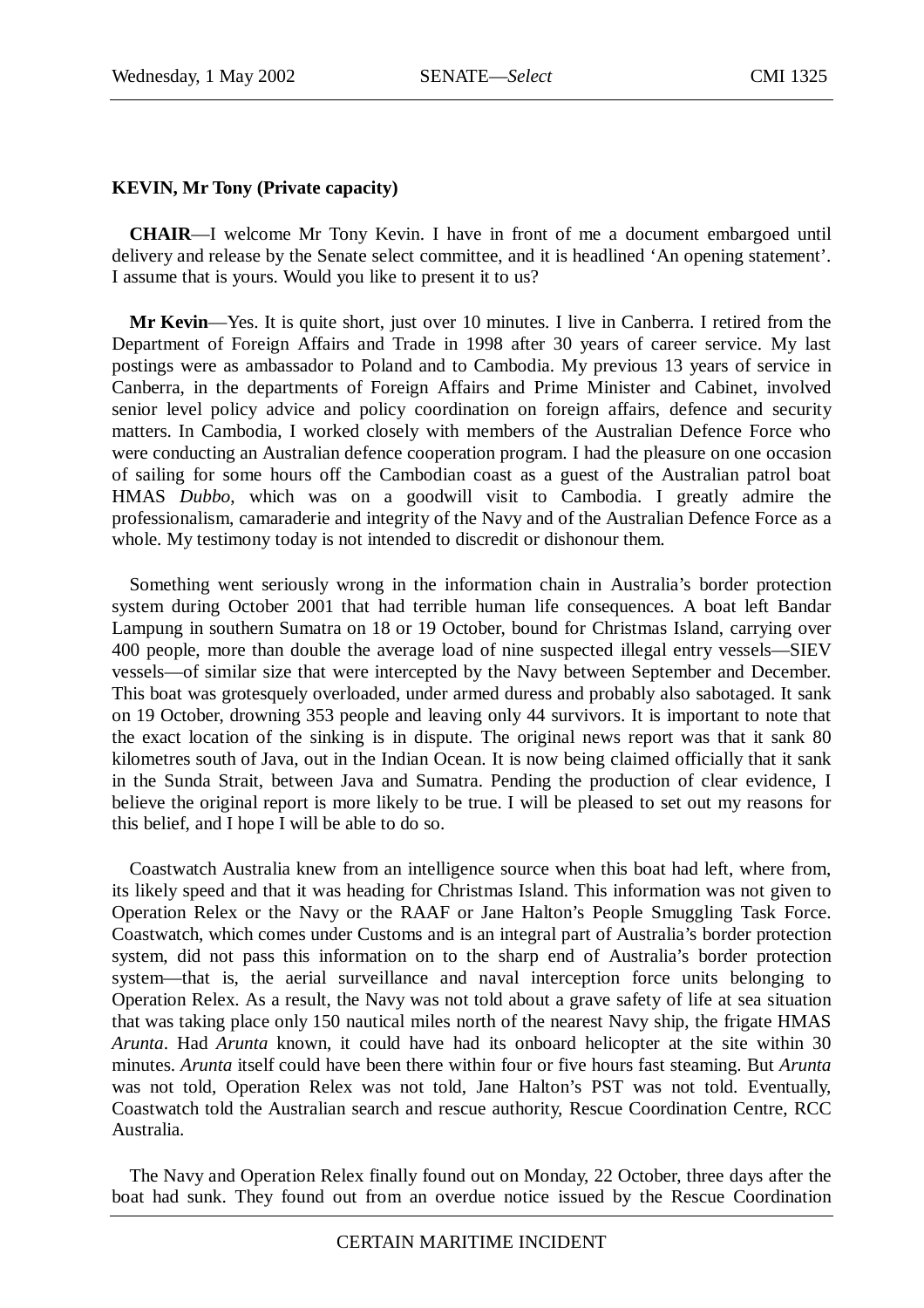Centre. The RCC issued this boat-overdue notice after Coastwatch advised it that the boat had failed to appear at Christmas Island on its estimated arrival date. It is not clear when Coastwatch advised RCC or when RCC issued the overdue notice. The RCC notice was only sent to its Indonesian search and rescue counterpart, BASARNAS. Oddly, the notice was never made public or circulated to all shipping, but the *Australian*'s correspondent in Jakarta, Don Greenlees, got to hear of the overdue notice. It was reported in one of his 24 October stories on the sinking.

When I asked both Coastwatch and the Australian Maritime Safety Authority a few weeks ago for further information about this overdue notice, they refused to tell me anything on the matter. Why was information about a service departure, which Coastwatch clearly had, not given to Operation Relex and the Navy until far too late to save lives? How can such an important piece of information have been shunted off into a siding for up to three days at a time when the Australian government was giving top priority to its tough new border protection exercise, Operation Relex?

An argument of administrative error is not credible. The ADF, Coastwatch, our intelligence source agencies and the RCC are all efficient organisations. The first three were working together on a top priority, whole-of-government border protection operation. They would not have mishandled by accident the information that came into the Australian system about this boat. If this reporting was taken out of the information chain, this was done deliberately. Assuming the original intelligence report on this boat's departure had said that this grossly overloaded boat would soon founder and would not reach Christmas Island, there may well have been a view in Canberra, 'Well, we don't have to worry about that one.'

Somewhere along the line—more probably at a political level because I cannot see that such a serious decision would have been taken by senior officials without direction from ministers or their senior policy advisers—a person or persons may have read this report and decided that it should not be passed in to the official PST and Operation Relex information chain. Had PST and Operation Relex had this information, they would have been duty-bound to investigate a known or suspected SOLAS, safety of life at sea, emergency. This may have been seen as a complication and a distraction from the Navy's priority task at the time of intercepting and repelling asylum seeker boats that were reaching Australia's northern waters. 'This one is not our problem because it clearly is not going to arrive. Don't tell the Navy because, if we do, they will have to honour their safety of life at sea obligation.'

That is the central thrust of my testimony today. It is obviously a very serious matter. I submit that all of the Australian border protection system, not just the Navy, has a safety of life at sea obligation. With respect, I believe that obligation also now falls on this committee under its term of reference (c). Mark Metherell in the *Sydney Morning Herald* of 3 September 2001 quoted Prime Minister Howard as saying:

'We don't in this nation sink boats.'

Mr Howard assured that Australia's interception operation would be conducted lawfully and decently, yet on 19 October, in the middle of an intensive Australian border protection exercise, only a few hours steaming time away from HMAS *Arunta*, an asylum seeker boat sank in the most terrible way, drowning 353 men, women and children. I hope that senators might have had a chance to read the heart-rending accounts of survivors that were attached to my original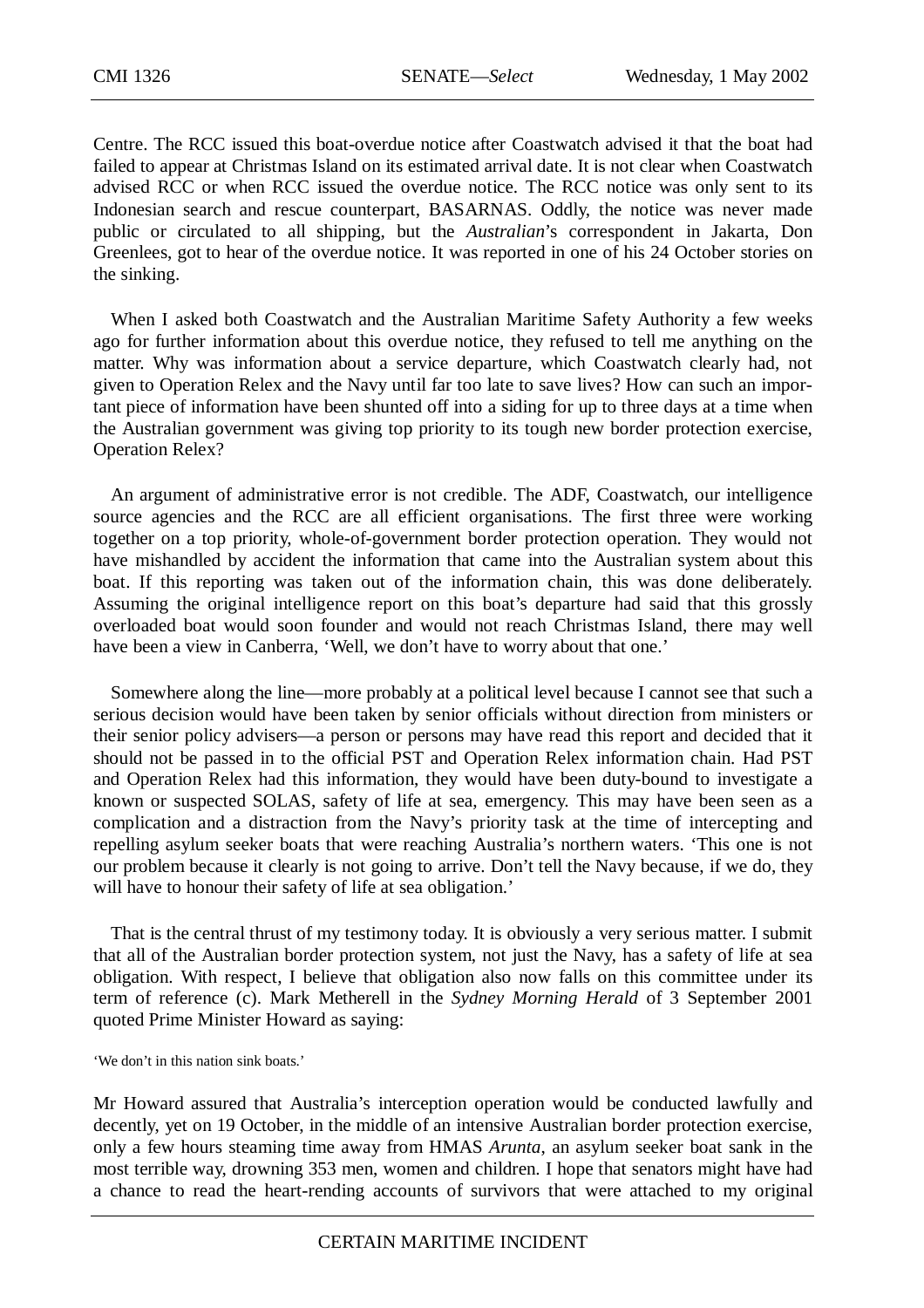submission. There are key issues at stake here both of human rights and justice and of the Australian Defence Force's integrity that need to be fearlessly investigated. The death of 353 people on their way to Australia, in my view, transcends normal restrictions about the privacy and deniability of all intelligence matters.

In any case, the questions that I ask today do not go to the sources of Australian intelligence about this boat. The important thing is that such information was in Canberra already and that it was mishandled in Canberra, with callous disregard for human life and with tragic consequences. There is clear public knowledge now from Australian official sources that there was some Australian official foreknowledge of the circumstances that led to the deaths of these 353 human beings. This cries out for explanation and accountability. Also, to leave the public record as it now stands would cast a serious slur on the honour and competence of our Navy and ADF generally, a slur that I do not believe should be laid at their door.

I will be pleased to offer detailed testimony this morning which is mostly based on previous testimony offered by others at this committee and also on a letter from the Minister for Defence, Senator Hill, to the Leader of the Opposition, Simon Crean, and which Mr Crean sent on to me. I would like to table this letter at the end of this opening statement.

My testimony will support the following propositions: (1) *Arunta* was 150 nautical miles away at the time this boat sank. *Arunta* was preparing for, or engaged in, the interception of SIEV6. *Arunta* did not know about the boat that was travelling in grave danger of sinking or had sunk already. Had *Arunta* known, its safety of life at sea obligation would have taken precedence over its interception mission. It would have immediately taken action to assist the threatened vessel or to try to rescue survivors during the 22 hours that they were in the water. (2) All the Navy's SIEV interceptions—and we now know there were 12 of them between September and December—relied on a three-stage process: first, a timely and accurate intelligence report giving place and time of embarkation, intended destination and number of passengers; second, aerial surveillance up to as close as 30 miles from the coast of Indonesia in the window of sea where the boat might first appear; and, third, the Navy's interception in the contiguous zone adjacent to Ashmore Reef or Christmas Island. For all this to work, information about SIEVs needed to flow efficiently through the information and command chain in Canberra. (3) An efficient system of Australian intelligence gathering was in place. (4) The second and third phases of Operation Relex had very good success rates. Only one out of 12 intercepted SIEVs arrived unexpectedly, and this was SIEV2 early in the operation on 10 September. By mid-October the border protection system was already highly reliable. (5) The testimony in this committee and Senator Hill's letter show that data on the vessel that sank was taken out of the information chain in Canberra and handled very differently from those 12 other SIEVs. We need to find out why. I now table Senator Hill's letter, which I regard as a public document. Mr Chairman, I believe you already have that letter.

**CHAIR**—I have a copy of it, yes.

**Mr Kevin**—I also table a set of illustrative maps and notes that may assist senators in their further investigations. I believe you have that information also. This completes my opening statement, the text of which I will be pleased to make public if the committee so permits. Thank you.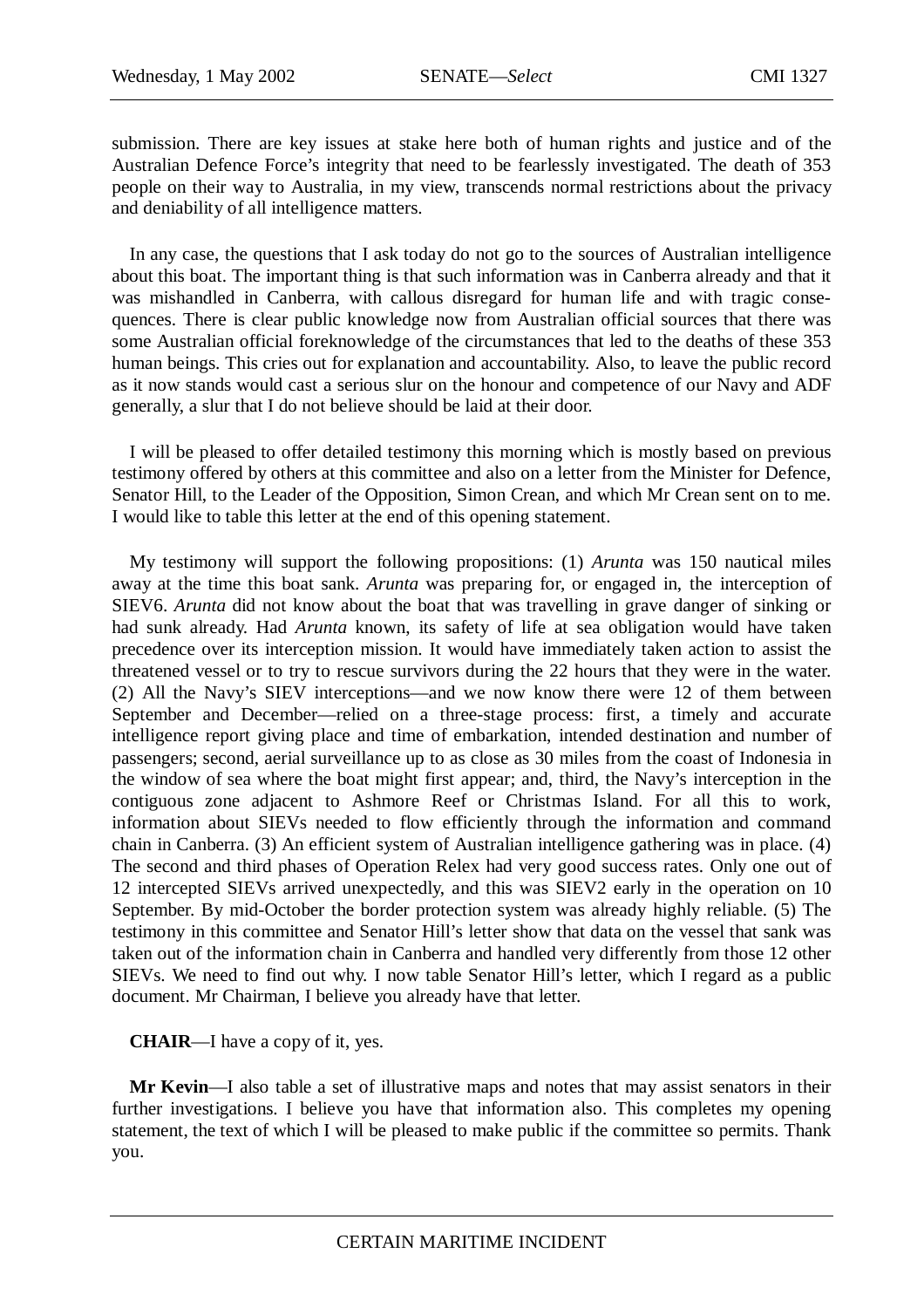**CHAIR**—The letter is from Simon Crean to you, Mr Kevin, so it is your property. Is there a view in the committee about releasing this letter?

**Senator BRANDIS**—I do not see any difficulty.

**CHAIR**—I do not see any difficulty either. Okay, that is done. I take it that the maps are associated with your submission, Mr Kevin. I do not see any difficulty in releasing them in that context, so that is done as well. Thank you for your comments.

**Senator FAULKNER—Mr** Kevin, I have a question arising from paragraph 4 of your opening statement that this boat was grotesquely overloaded, under armed duress, and probably also sabotaged. I think it is unarguable that it was grotesquely overloaded, but could you explain to the committee in a little more detail why you described the boat as under armed duress and probably sabotaged?

**Mr Kevin**—I would be glad to. I am very grateful to Senator Brandis for having assisted in the publication of all this information about these 12 boats, and the matrix that Rear Admiral Smith presented is really quite invaluable in terms of public information and transparency. Most of these boats were about the same size; a few were smaller. When you look at the numbers that were loaded—and I think it is important to read out the numbers—you see the point that I am making about it being grotesquely overloaded. I will read the numbers out quickly: SIEV1, 228; SIEV2, 132; SIEV3, 129; SIEV4, 223; SIEV5, 238; SIEV6, 227—SIEV7 seems to be a smaller one, so I will not include that—SIEV9, 152; SIEV10, 164; and SIEV12, 162. All of these boats were roughly 19- to 20-metre fishing boats and they all carried numbers of people of that order. Honourable senators have seen photographs of how overcrowded these boats were. Just imagine a boat like that with about 420 people going on board. I rely for my information about the circumstances of loading on essentially two very high quality reporters.

**Senator BRANDIS—Mr** Kevin, before you go on, just to clarify my understanding, are you saying that our knowledge of the size of this vessel is a fair inference from the fact that the other vessels we know about were 19 to 20 metres, so you invite us to infer that it was probably the same size?

**Mr Kevin**—No. I have more information on that, Senator Brandis.

#### **Senator BRANDIS**—I am sorry.

**Mr Kevin**—One of the reports I have—but I may not be able to lay my hands on it immediately—says that it was a 19- or 20-metre vessel. I will get that information for you later. The story by Don Greenlees on 24 October went into great detail on how the boat was loading. The story by Ginny Stein on the ABC went into even more detail. She said on *PM* on 24 October:

People are saying that in the middle of the night they were taken down to a port, they can't say exactly where, they weren't aware of it, it was dark, they could not see the sign. But from there they were put on small boats and taken out to the ship which was moored some way out to sea. When they got there, what they saw was a boat that was very, very, low in the water. They realised it was horribly overcrowded and some did not want to get on board, but they were forced at gunpoint to do so.

On land, people also knew about what was happening. There were about 30 police there and they said that they did not want to go on either. At that stage, police it's claimed, beat them and forced them at gunpoint to get on the boats, and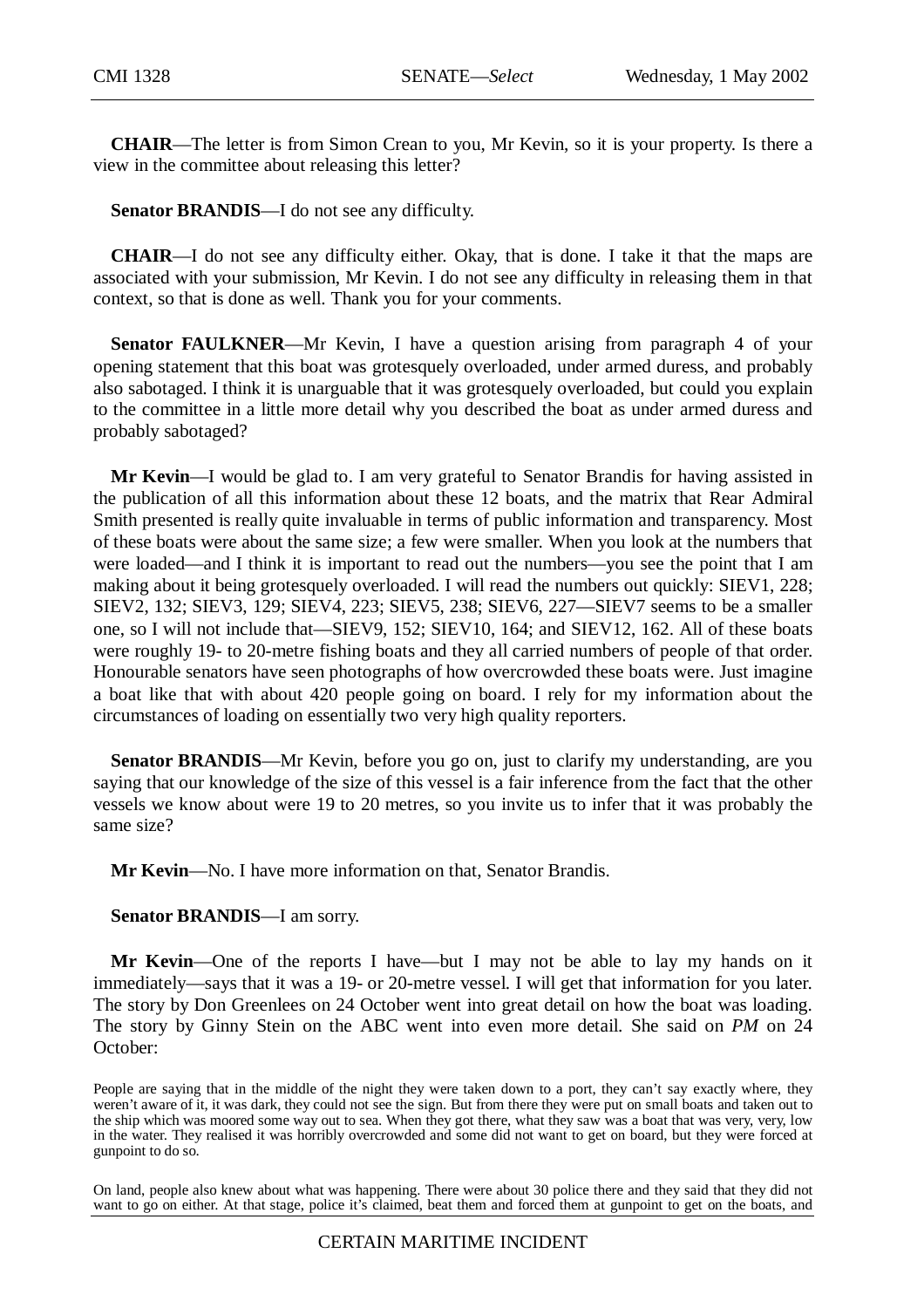there police were in those boats where they had about 25 people at the time being taken out, and they were forced to get on the vessel.

She went on:

It was the same story that was told by virtually everyone there today that we spoke to. They had the same story—

that the police:

had guns, they were preventing anyone leaving. They forced them on to the boat.

**Senator FAULKNER—And that is why you used the terminology 'under armed duress'?** 

**Mr Kevin—Correct.** A similar story was told by Don Greenlees.

**Senator FAULKNER**—By the way, I was making clear that it seems to me to be unarguable that it was grotesquely overloaded. I appreciate you providing that background. You also made the statement that the boat was also 'probably sabotaged'. Could you indicate to the committee why you make that point?

**Mr Kevin**—That judgment comes from the whole improbable list of coincidences associated with the sailing, sinking and subsequent rescue and return to Jakarta of the 44 survivors from this boat. One reaches a point where the string of coincidences is simply so long that it cannot be attributed to coincidence any longer.

As the boat was leaving, there were reports of a long crack in the hull requiring bailing almost from the start of the voyage. The engine failed after 30 hours of travel. That is fairly unusual because, even though these boats were at the end of their useful life, the engines were generally reliable enough to get them to Christmas Island or Ashmore Reef. Being so grossly overloaded, the boat overturned very quickly once it lost way, and that in itself indicates that the overloading was a kind of a strategy of sabotage, quite possibly. It broke up into planks almost immediately after it foundered, suggesting that the hull may have been weakened, and that ties in with the long crack in the hull.

Then we have this mysterious story of boats in the night, with searchlights, that witnessed the scene but did not try to rescue survivors. Then we have the miraculous arrival the next day of one or two fishing boats that say they saw luggage floating in the water and came out to look in an area where they do not normally fish. Then we have all the survivors being picked up by one fishing boat which turns out to be from Jakarta, 300 kilometres away—down here in the Indian Ocean, 300 kilometres away. It has not yet started to fish. It does not have any fish in the hold. It immediately drops everything and proceeds to take them back to Jakarta.

**Senator FERGUSON**—The boat came from Jakarta; therefore you are assuming that it was in the Indian Ocean, not the Sunda Strait.

### **Mr Kevin**—Yes.

**Senator FERGUSON**—So you are making that assumption yourself, that it is not the Sunda Strait?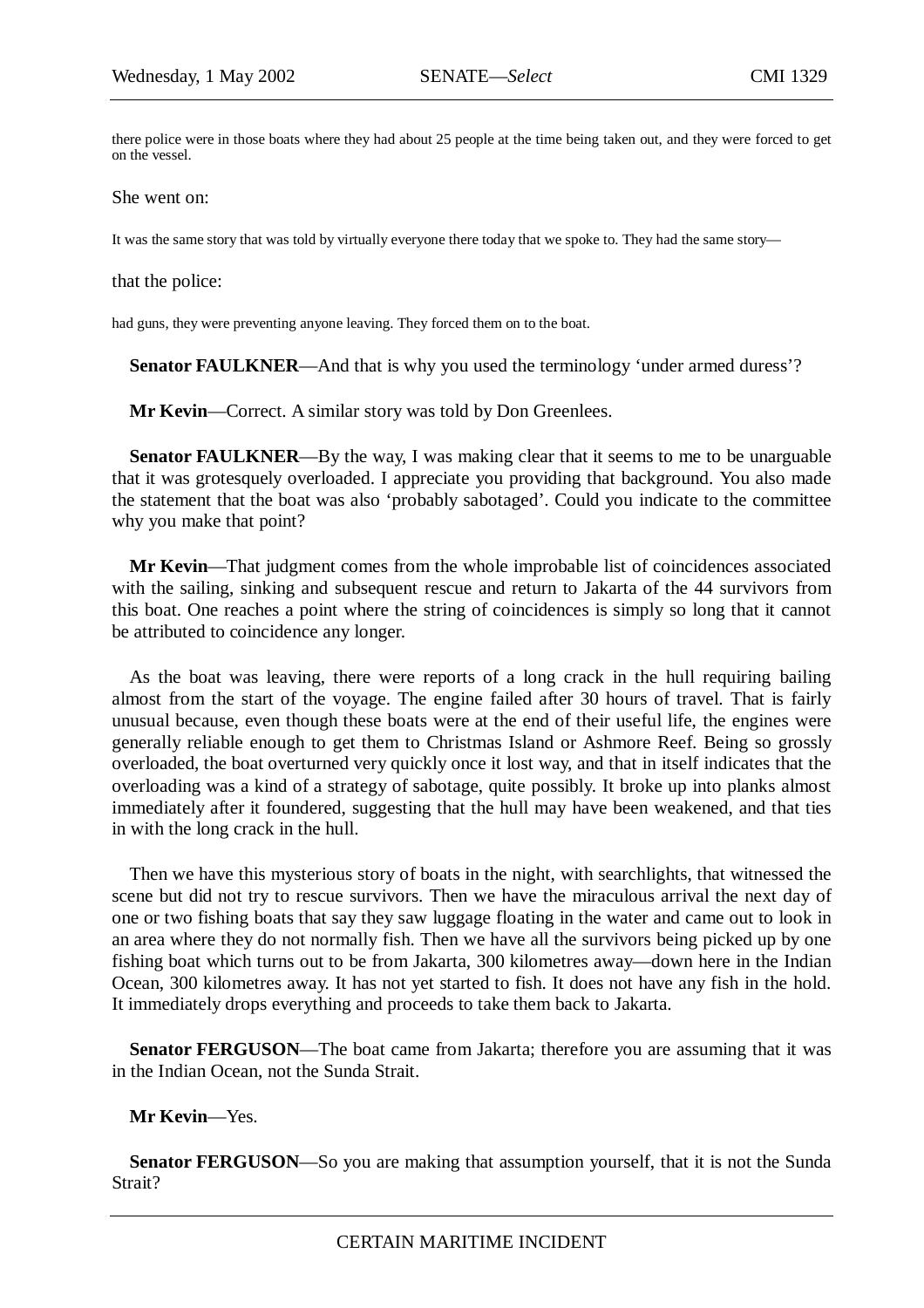**Mr Kevin**—No, I am not making that assumption. The original report by Don Greenlees is that the boat sank 80 kilometres from land, into the Indian Ocean.

# **Senator FERGUSON**—Is that a paper report?

**Mr Kevin**—Yes. And I would be happy to elaborate on that, but perhaps I could finish my reply to Senator Faulkner.

**Senator FERGUSON**—It is just that you said the Indian Ocean—because the official report is that it sunk in the Sunda Strait, that is all.

**Mr Kevin**—Yes. As I have said in my opening statement, Senator, that is an important point at issue.

# **Senator FERGUSON**—Yes, I understand that.

**Mr Kevin**—As I say, the passengers were taken back 300 kilometres to Jakarta on this fishing boat that had not yet started to fish. They were transferred to another boat halfway along and they were met by Indonesian immigration police on arrival at Jakarta. All of that to me sounds an improbable chain of coincidence and it suggests that the sinking may have been a managed event. But that is not central to my testimony today. The central point about my testimony today is the whole issue of how information came down to Australia and how, once it got to Australia, it apparently was not handled in the normal Operation Relex chain of information and command, thereby creating a safety of life at sea situation that could have been prevented.

**Senator FAULKNER—No**, but you did make the statement in your opening address that the boat was probably also sabotaged. I was keen to understand why you made it. Is it those factors that you have just outlined to the committee that draw you to that conclusion?

**Mr Kevin**—Yes, those factors—primarily, the gross overloading. That strikes me as not sensible commercial conduct on the part of a people smuggler who wanted to remain in business. It is not very good for business to have 353 people drown. The substantial presence of uniformed personnel, whether police or military, suggests to me that the people smuggler's operation may have been taken over by a stronger force. And I am not saying here the Indonesian government. Indonesia is a very lightly governed country and it is entirely conceivable that some kind of operation may have been developed that the Indonesian government knew nothing about.

**Senator FERGUSON**—Who are you suggesting sabotaged it?

**Mr Kevin**—I am not suggesting anything at this point. I am just setting out the known facts about the departure, the sinking and the rescue and saying it creates a very great puzzle. And that therefore throws light on the importance of establishing what happened to the information about this boat when it got to Canberra.

**Senator FERGUSON**—It is just that all the other evidence of sabotage that we have had has been sabotage by the unauthorised arrivals.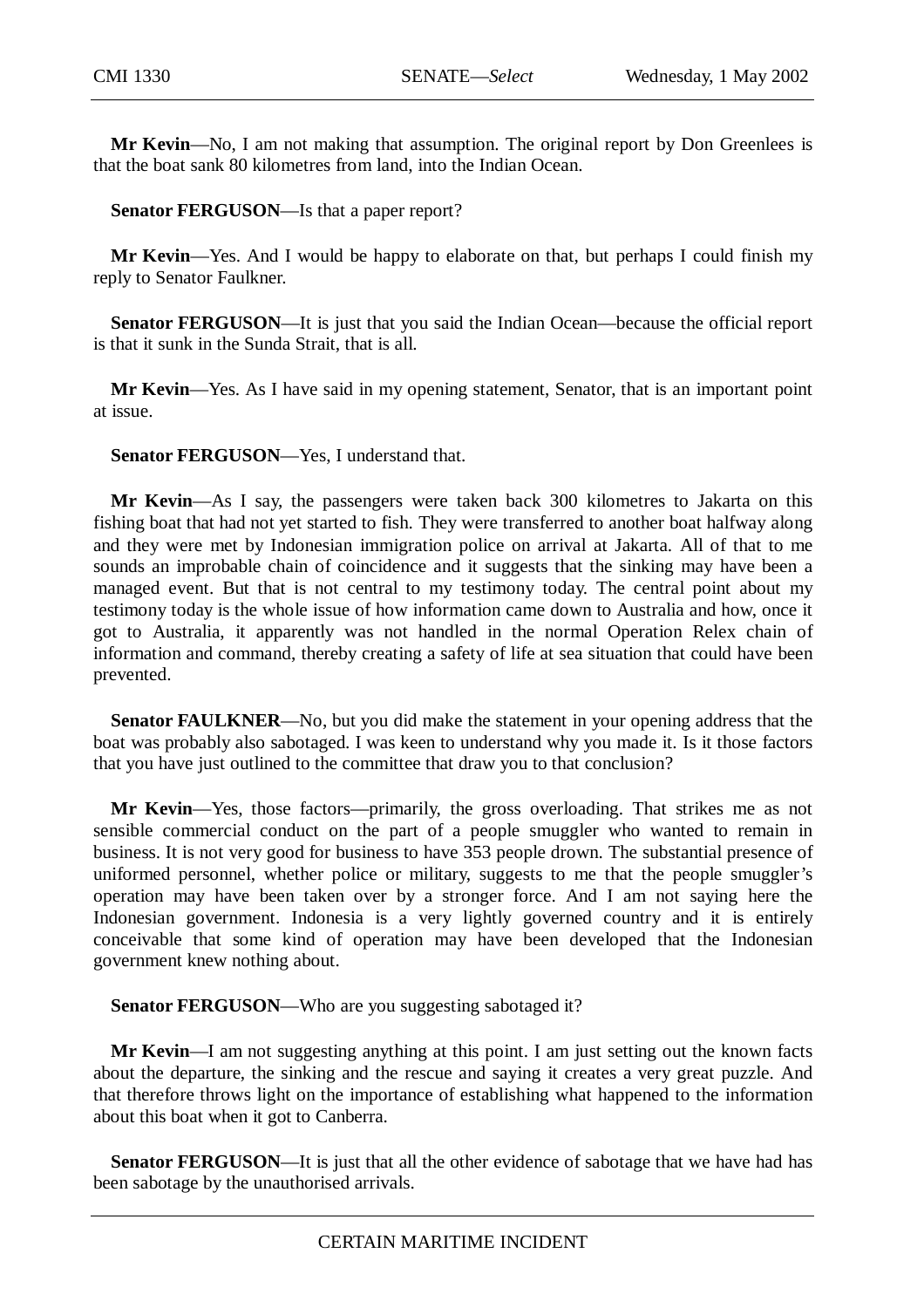**Mr Kevin**—I am sorry, I did not quite hear that.

**Senator FERGUSON—All** the other evidence that we have heard previously is that any sabotage that has occurred has been done by the people attempting to come to Australia.

**Mr Kevin**—Are you talking about after interception by Operation Relex forces?

**Senator FERGUSON**—Not always after interception, either, I don't think.

**Mr Kevin**—I understood from Rear Admiral Smith's summary of events that most of these things happened after interception.

**Senator FERGUSON**—Most of them; that is true.

**Senator FAULKNER**—But you have not drawn any conclusions about who or what might have been responsible for this probable sabotage?

**Mr Kevin**—Senator, I think we are dealing with a very complex and serious mystery here. The way into the truth, I suspect, will be quite long and tortuous. I do not think, in the limited time available for this committee hearing, that it is enormously useful for me to speculate further on what might have been the reasons for the sabotage or the agencies involved. Once the committee, as I hope it will, begins to address the question of what was in the intelligence report that came down to Canberra and why that information was not passed to the Navy, I think truth will flow from that process. I think the implications of this tragedy are so enormous that it is important that that be done.

**Senator FAULKNER—I** think these events are, as you say, extraordinarily tragic events. I am exploring the issue of probable sabotage because I think it is of interest to the committee. I think you just have to accept that perhaps the perspective on this side of the table as to the priority of issues is sometimes different from that of the witnesses. That is often the case here. I am concerned to hear what you have said about sabotage and that is why I am exploring it. But if there are any other concerns that you have or light you can throw onto this, I would appreciate your doing so. If there is no other information you have available to you that you can share with the committee, I am happy to move on to other issues.

**Mr Kevin**—Senator, there is something I would like to say that might be relevant to what you have just said. Without making any allegations or accusations, I want to say that the context and the timing of this sinking were enormously useful for the Australian border protection operation. Consider the chronology: until this time, there had been a number of SIEVs come down, six in all. *Arunta* intercepted SIEV6 on the 19th. In all of those cases, prior to this event which took place on 19 October, the strategy of repelling asylum seeker boats had not succeeded. Asylum seeker boats basically were not prepared to turn around and sail back to Indonesia. We were faced, as has been set out by official witnesses, with safety of life at sea situations in which, usually, the only way to deal with them was to take the people on board and transfer them to *Manoora* or *Tobruk.*

After this time, it became possible to escort or tow boats back to Indonesia—something that had not been politically possible before 19 October. Clearly, there had been considerable Indonesian resistance to that at the political level, especially at the level of the parliament, but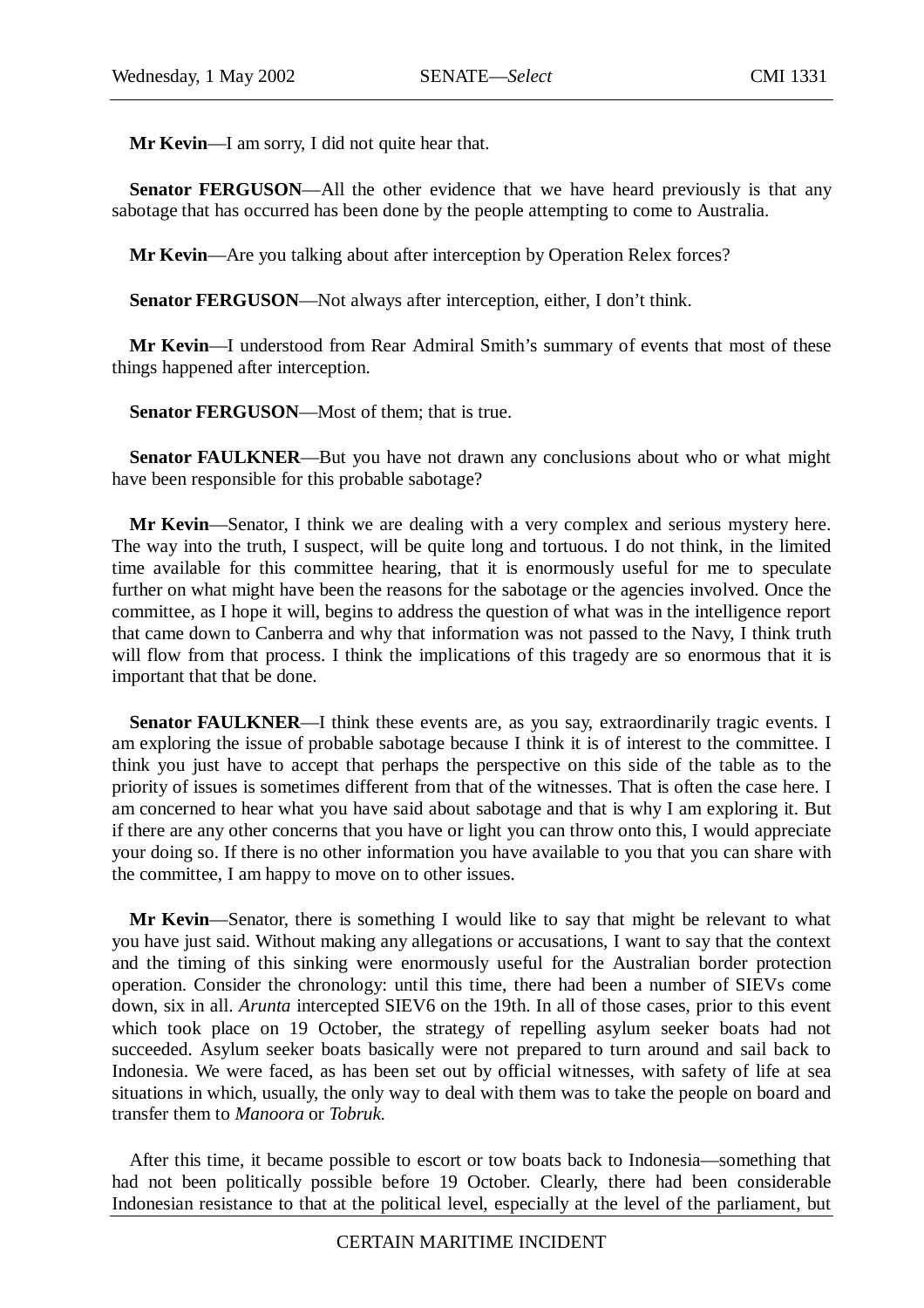this terrible tragedy perhaps made it easier to enable the government to simply lock the people in the hold and, without telling the people where they were going, tow them back to Indonesia. So it made the operation of Operation Relex a lot easier. It also allowed the Australian diplomatic initiative of a joint conference with Indonesia on people smuggling to be launched. It was under the shock of this incident that the Indonesian foreign minister announced two days later that he would host with Australia a people smuggling conference.

Finally, of course, the tragedy sent an enormously powerful signal of deterrence to both the people smugglers and the paying passengers—that travelling to Australia on these boats was no longer safe. It is interesting that only a few weeks beforehand Mr Downer was saying that travelling on these boats to Christmas Island or Ashmore Reef was pretty hazard free. The hazards may have begun, of course, after the interception by the Australian Navy, but until that point they were hazard free, yet after this they were clearly no longer hazard free.

The government has recently been congratulating itself on how successful it has been in halting the flow of people smuggling, and it mentions a number of reasons for that, but I would suggest perhaps the most important reason was this terrible tragedy, which really slowed things down. Of course, it took a week or so to take effect, but I think that tragedy continues to reverberate around the world.

**Senator FAULKNER—I** want to be clear on this. You are not suggesting any direct or indirect Australian involvement, or possible Australian involvement, in what you describe as the probable sabotage, are you?

**Mr Kevin**—I am not going to go beyond what I have said in my submissions on that. I have said that it is conceivable and I have said that the possibility has to be taken into account, but clearly one has to begin to get some hard evidence.

**Senator FAULKNER—But you do not have any hard evidence.** 

**Mr Kevin**—The route into that sort of evidence, I believe, is finding out why this SIEV boat's embarkation for Australia was not normally handled in the Australian information and command system of Operation Relex. Once we know why that happened we will have a basis on which to investigate further these very serious matters.

**Senator FAULKNER—Yes, but you do not have any evidence of this, do you? You do not** have any evidence of any possible Australian involvement.

**Mr Kevin**—If I had that kind of evidence, I would be putting it in the hands of the police.

**Senator FAULKNER—Yes. So you do not have any, do you?** 

**Mr Kevin**—No.

**Senator FAULKNER**—That is what I was trying to get to.

**Mr Kevin**—Yes.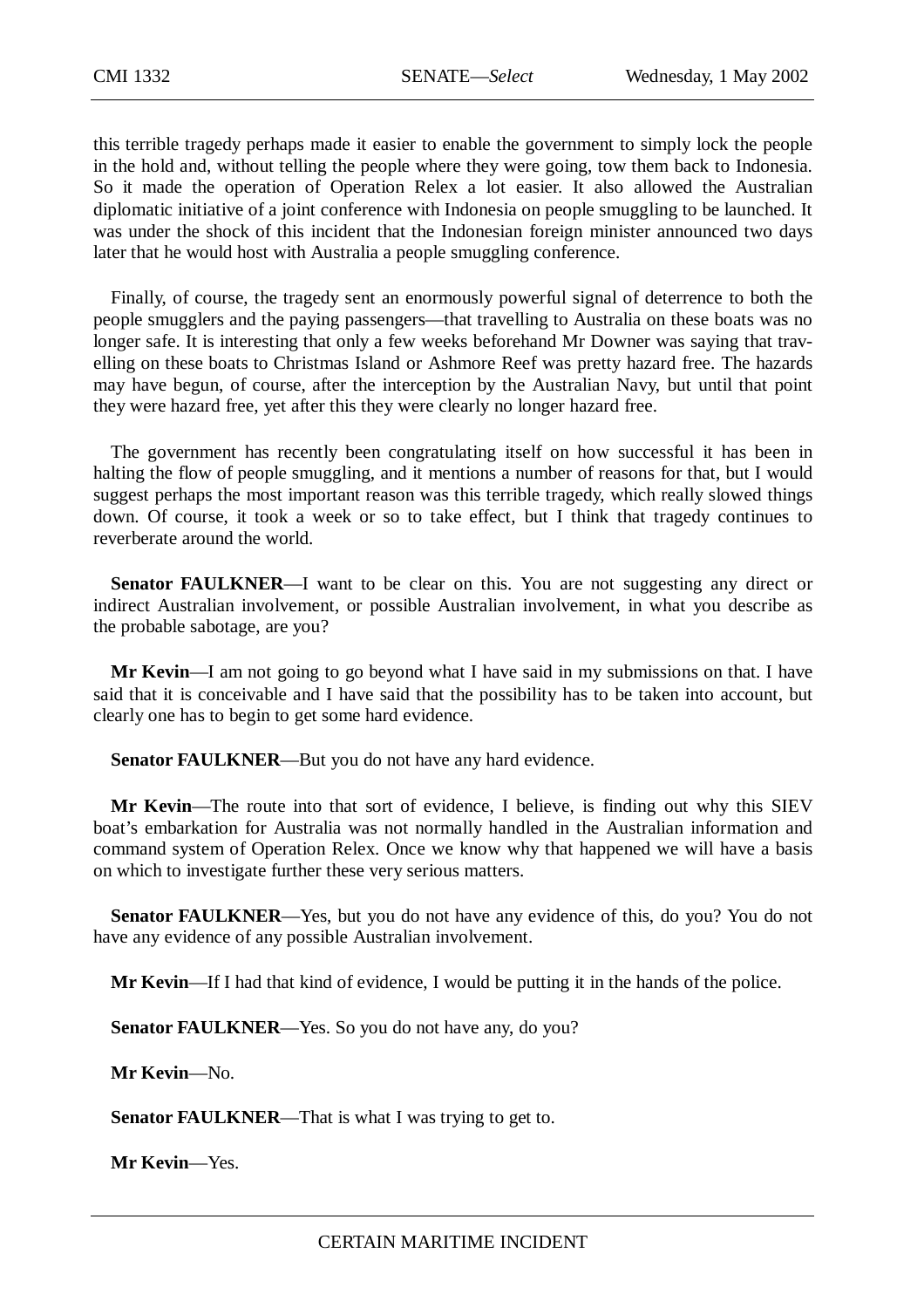**Senator FAULKNER**—I am not suggesting that you would not act properly and do as you suggest—put it in the hands of the police—but I wanted to be clear that that is the situation.

**Mr Kevin**—Yes.

**CHAIR**—Wherever the site of the sinking is, it is in Indonesian territorial waters, isn't it?

**Mr Kevin**—Not according to the *Australian* report of 24 October.

**CHAIR**—Are you saying that site in the Indian Ocean is outside Indonesian territorial waters?

**Mr Kevin**—That's right. If you go to map 2, you will see the site of the sinking.

**CHAIR**—Yes.

**Mr Kevin**—It is 80 kilometres from Panaitan Island, which is where I would guess that the boat overnighted, and it is probably about 50 kilometres from the nearest coast of Java—that is 30 miles in old language. The territorial sea extends 12 miles. It is of interest that Rear Admiral Smith said in his testimony that Australian Coastwatch and RAAF Orion surveillance aircraft operated to within 30 miles of the Indonesian coast. Where that boat sank—if the Greenlees report is right, which I believe it is—was both outside Indonesian territorial waters and within range of Australian air surveillance.

**Senator FERGUSON—How many people besides Greenlees suggest that that is the position** where the boat sank?

**Mr Kevin**—That is the only report.

**Senator FERGUSON—So there is just this one report?** 

**Mr Kevin**—Yes.

**CHAIR**—I must say that I am confused when I look at these maps, because I am unable to automatically convert kilometres into nautical miles—

**Mr Kevin**—Nor am I.

**CHAIR**—and I need to do that. The close-up map only has a legend in kilometres.

**Mr Kevin**—Yes.

**CHAIR**—Has there been any coronial process in Indonesia about the loss of this life?

**Mr Kevin**—As far as I know, not. The only things that I know have happened are, firstly, a couple of policemen were arrested in Riau, which is up near Singapore, while trying to escape. Secondly, the people smuggler concerned was arrested and charged with documents fraud. That is all that has happened, as far as I know.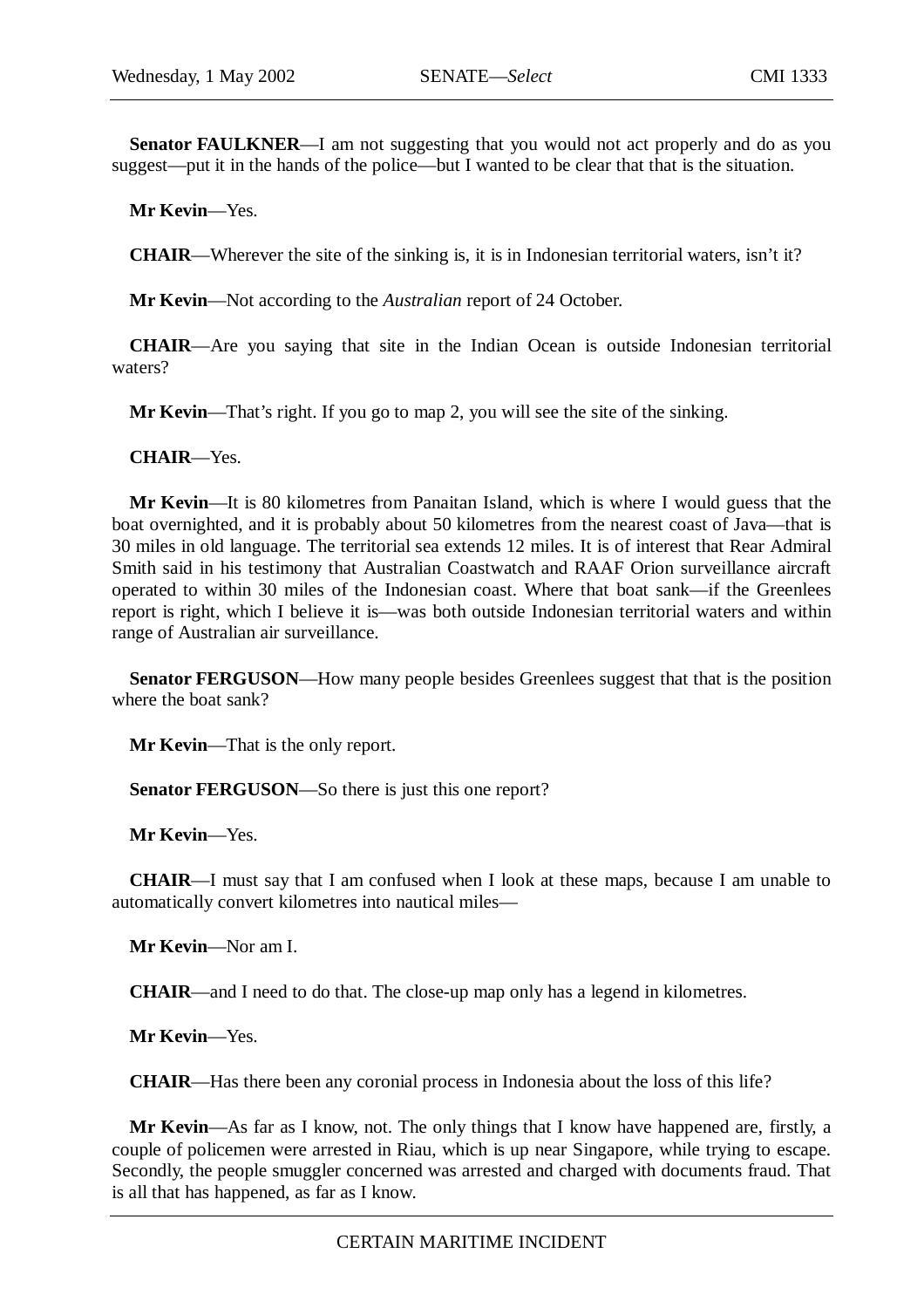**Senator FAULKNER**—In paragraph 2 of the summary of your submission of 4 March 2002, you submit that there is a circumstantial case to be investigated: did any Australian agency or agent act in such a way as to bring about or make more probable the sinking of this boat on 19 October? Since the development of that submission, have you been able to go any further in answering the question that you asked in the submission?

**Mr Kevin**—Yes, I have, Senator. I have been able to rule out certain disturbing possibilities. I have been able, thanks to the evidence in this committee—and I am grateful for it—to rule out in my mind any possibility that an Australian naval boat may have been present at the scene of the sinking. I accept, without qualification and with relief, the information that the nearest Australian Navy vessel was 150 nautical miles away. But in ruling out one difficulty a new one presents itself, because Senator Hill's letter to Mr Crean and testimony by Rear Admiral Smith which are completely consistent with each other—make clear that something very odd happened to the information that should have been coming in to Operation Relex about this boat and that it would have required a safety of life at sea response. One has to ask: did that happen? If it did, why did it happen? Conspiracy or stuff-up? We say in Australia that 'stuff-up' is usually the right explanation. But this one is more disturbing and I believe it will require on the part of the committee a vigorous examination of witnesses who can give the answers to these questions, which I cannot.

**Senator FAULKNER**—Do you mean Coastwatch and AMSA?

**Mr Kevin**—I would not want to teach the committee to suck eggs, but I think that obviously the players in this are both Coastwatch and Search and Rescue. Also, possibly it would require going to the Australian Federal Police and perhaps going back to some of the previous witnesses.

**Senator BRANDIS**—Senator Faulkner, do you mind if I ask a question?

**Senator FAULKNER**—Not at all.

**Senator BRANDIS—Mr** Kevin, I want you to go back to the answer before last when you said it was a conspiracy or a stuff-up. It is not really a binary choice like that, may I suggest to you, because if it were either a conspiracy or a stuff-up it assumes that something untoward happened. The other possibility, which so far the state of the evidence appears to me to be the overwhelming possibility, is simply this: your conjecture is baseless.

**Mr Kevin**—Sorry, what conjecture, Senator Brandis?

**Senator BRANDIS—The circumstances referred to in Senator Hill's letter. You have drawn** an inference from that and said, 'This is disturbing, it was either a conspiracy or a stuff-up.' But it is not a binary choice. It may be that your conjecture that something untoward happened is simply baseless, that nothing untoward happened. If you can direct us to some evidence to suggest something untoward did happen, then we will listen carefully.

**Mr Kevin**—I would be happy to, Senator. When we look at the whole issue of why this vessel was handled differently to the other 12 SIEVs, we have testimony from Rear Admiral Smith on 4 April—CMI *Hansard*, page 461—where he says: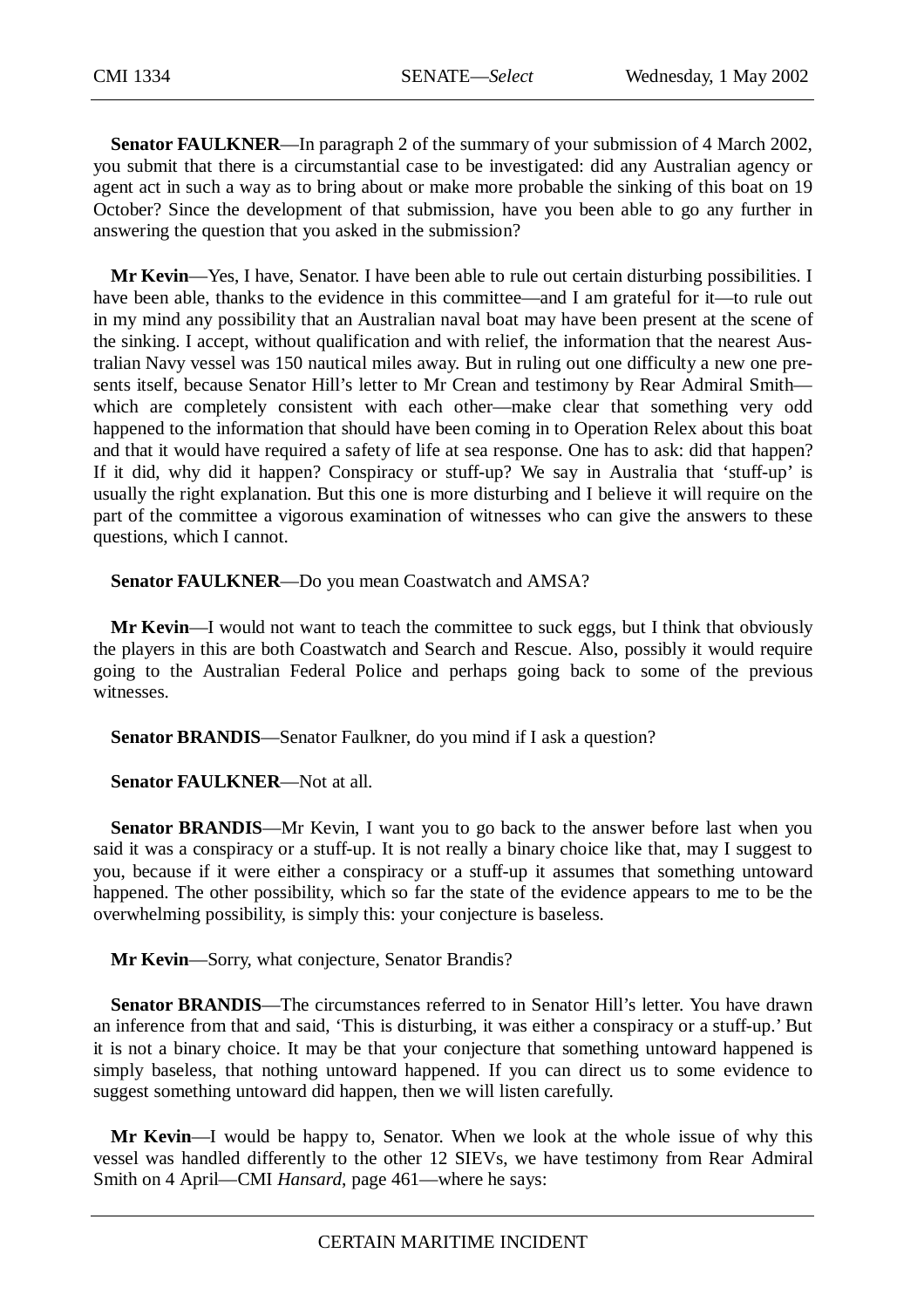... the first time that the Navy knew that this vessel had sailed was when we were advised through the search and rescue organisation in Canberra that this vessel may have foundered in the vicinity of Sunda Strait.

On the next day, 5 April—*Hansard*, page 488—he goes on to say:

At no time under the auspices of Operation Relex were we aware of the sailing of that vessel until we were told that it had in fact foundered.

This is the same Rear Admiral Smith who has told us—and I have no reason to doubt his testimony—that, in almost every case of these SIEVs coming down, we knew they were coming and that information was based on intelligence material. Operation Relex knew that and was therefore ready to prepare air surveillance and the Navy to intercept. So I do not think it is conjecture, with respect, to say that there is something very odd here.

**Senator BRANDIS—Why, because in 12 instances we knew of SIEV vessels through** surveillance—

**Mr Kevin**—Eleven out of 12.

**Senator BRANDIS—And on this occasion we were unaware of it, at least at the same early** time in its progress that we became aware of other SIEV vessels. Is that your point?

**Mr Kevin**—My point is that in the normal system these vessels were obviously tracked early so that the Navy could be positioned to intercept them at the right place. If I could go back to some of the things that were said by Admiral Smith on that, he said—

**Senator BRANDIS**—Before you go on to that, on map 3 of the document you have produced, where you identify the point of sinking, that is nowhere near Australian territorial waters.

**Mr Kevin**—I have not suggested it was. I have, however, suggested that that was well within the area at which Australia was conducting forward air surveillance of boats that were known to be coming down to Australia.

Senator FAULKNER—What you are saying is that there is an intelligence report or reports, as happened so often, including on-the-ground reporting, it appears, in Indonesia as well as air surveillance and whatever other intelligence sources are available to Australian government agencies in relation to SIEV vessels. There is also intelligence reporting in relation to this vessel, the vessel that sinks on 19 October. That is right, is it not?

**Mr Kevin**—Yes.

Senator FAULKNER—Coastwatch has that, does it not?

**Mr Kevin**—Yes.

**Senator FAULKNER—We** know that Coastwatch has it, trying to work through this now, because Senator Hill sends Mr Crean a letter and paragraph 1 on page 2 of that letter describes the process.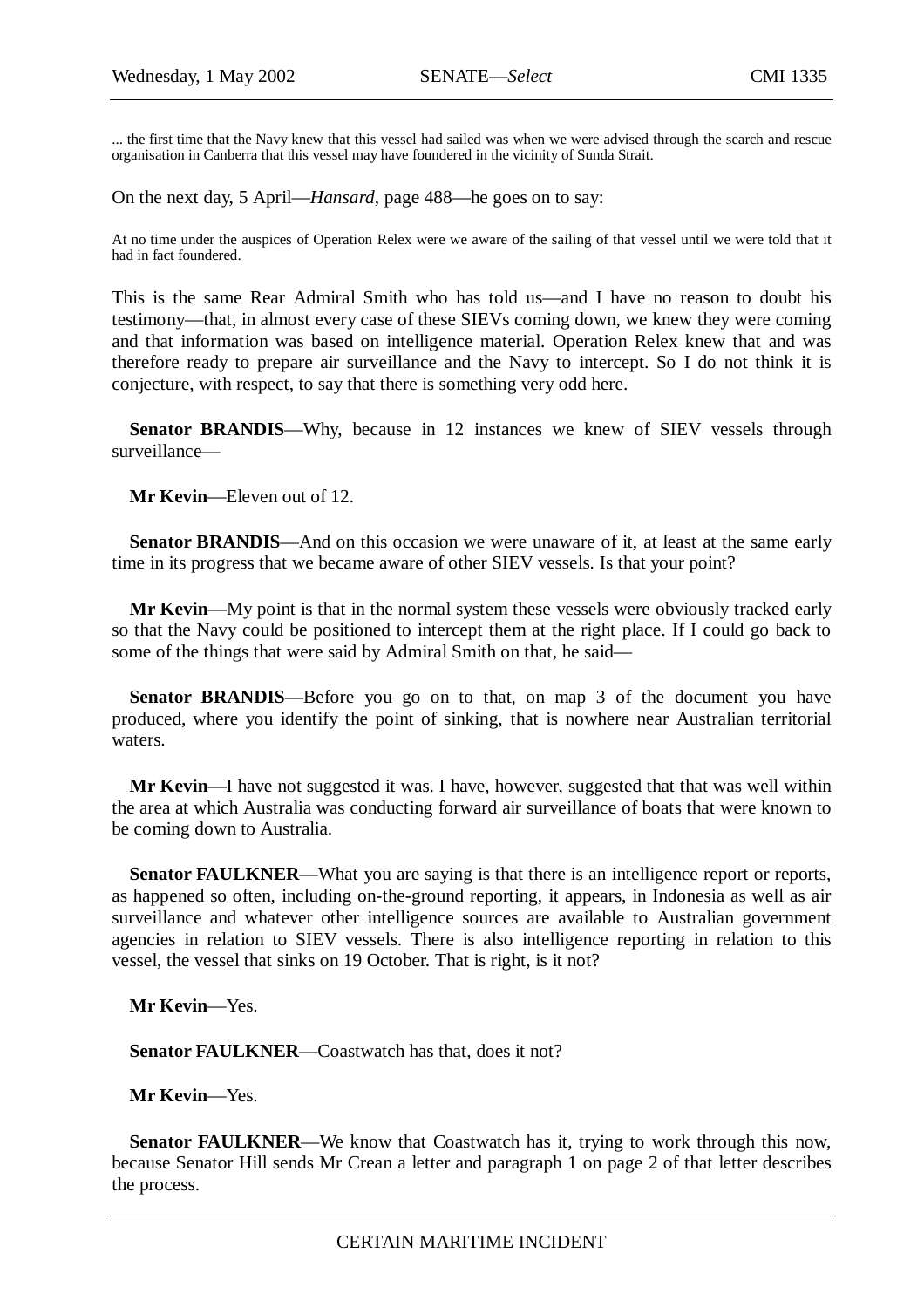**Mr Kevin**—Yes.

**Senator FAULKNER**—It says 'Consultation with the Rescue Coordination Centre (RCC) Australia', which I described broadly as AMSA a few moments ago. I probably should have said the Rescue Coordination Centre, which I think is an agency of AMSA, is it not?

**Mr Kevin**—Yes, I believe so.

### **Senator FAULKNER**—It says:

Consultation with the Rescue Coordination Centre (RCC) Australia has indicated that Coastwatch Australia advised the RCC that a vessel had departed the Sunda Strait on or about 18/19 October 2001 bound for Christmas Island, and that the vessel was overdue.

So we know that that advice goes from Coastwatch to RCC. That is right, is it not?

**Mr Kevin**—Yes.

**Senator FAULKNER—Do** you have any view as to when that advice might go from Coastwatch to RCC?

**Mr Kevin**—There is no public information on that.

**Senator FAULKNER**—This is why I said earlier we can ask Coastwatch when they come before us and we have AMSA a little later in the day and obviously we can ask them that question and no doubt our witness will be able to answer it. You are saying, are you not, that at least in relation to the sort of normal intelligence reporting there is information that this vessel is leaving Indonesia. Is that your point?

**Mr Kevin**—Yes.

**Senator FAULKNER**—And after that somehow, but you do not know how, it is possible that the normal processes in terms of the information flow to other Australian government agencies do not apply. Am I understanding you correctly? Is that not what you are saying?

**Mr Kevin**—That is right. And there is evidence to that effect in this committee.

**Senator FAULKNER—That draws you to say to this committee—I am just following** through what Senator Brandis has I think usefully asked you—that there is a possibility here that this is either a conspiracy or a stuff-up. That is what you said, isn't it?

**Mr Kevin**—Yes.

**Senator FAULKNER**—And Senator Brandis puts to you that it may be neither.

**Mr Kevin**—Or perhaps, as Senator Brandis puts it to me, it may be somewhere along the spectrum between conspiracy and stuff-up.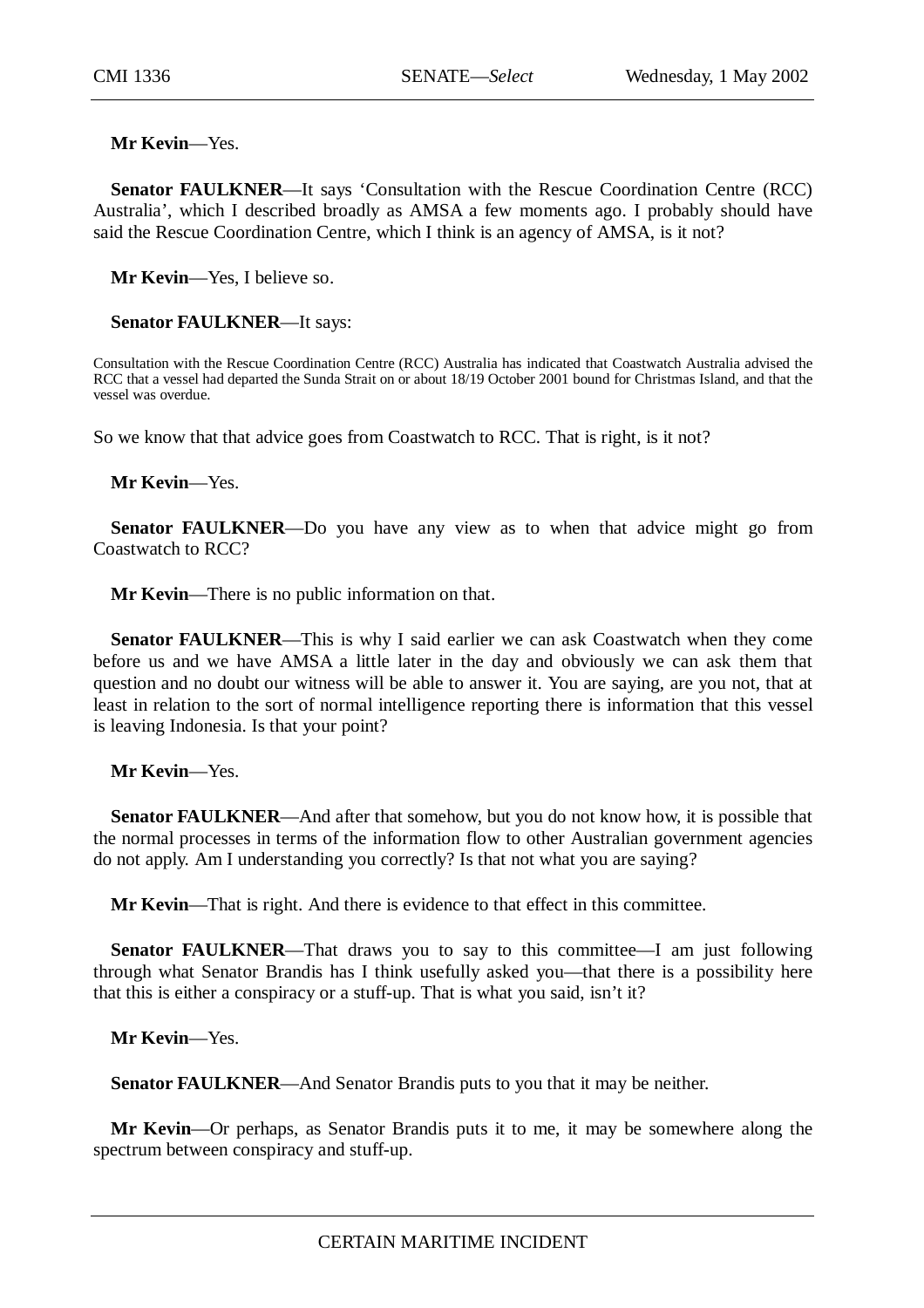Senator BRANDIS—No, that is not at all what I said to you, Mr Kevin. I said it may have nothing to do with conspiracy or stuff-up, both of which imply that there was something untoward. It may be the very opposite of that—that is, that there was nothing untoward and what you are saying is merely baseless conjecture unsupported by any empirical fact to which you can point.

**Mr Kevin**—Your colleague Senator Faulkner has just helped me clarify it in my own mind. I just find it very strange—why doesn't information that Coastwatch has about a suspected illegal entry vessel coming down to Australia go to the other parts of the border protection interception system?

**Senator FAULKNER—We** do not know that. Let us try to deal with this logically. I made the point to you a moment ago. You say that it is a conspiracy or a stuff-up. Senator Brandis put to you that it is neither a conspiracy nor a stuff-up—it might be something else. You do not accept that. You are satisfied that it is either a conspiracy or a stuff-up or somewhere on the continuum between a conspiracy and a stuff-up. That is what you are saying, is it?

**Mr Kevin**—Yes. Clearly something went very wrong.

**Senator FAULKNER—Would you still say that if this committee received evidence that** Coastwatch perhaps did not receive these intelligence reports as early as it might have in the case of the other SIEVs, for example?

**Mr Kevin**—I think that would simply take the burden of question back one stage in the system to the intelligence agency that provided the report. What has come through in the general testimony in this committee is the importance of accurate and timely reports coming down on these boats so that the Navy has time to send its air surveillance out to survey the windows in which the boats are expected to appear and then to position the boats to intercept them. We are dealing with very limited assets here—only a few boats and a few aircraft. The intelligence, if it is late, is not terribly useful.

**Senator FAULKNER—I** appreciate that. I want to be clear on this and I am going to try and choose my words advisedly. I think you are saying to us that your thesis is that, given the intensity of this issue in terms of its prominence, government policy, the sensitive time and the priority that Operation Relex has, with the resources applied to Relex it is not likely that any of these vessels would not have been closely tracked. Is that what you are saying to us?

**Mr Kevin**—Yes.

**Senator FAULKNER—Without** going into all the detail of it, you are making that assumption?

**Mr Kevin**—It is not really an assumption. It is based on my careful reading of evidence in this committee by expert witnesses.

**Senator FAULKNER—I** think it is fairly described as an assumption at this point because we do not have any evidence to either support it or not support it. I am not dismissing what you are saying to the committee at all—I am, as always, open-minded about these sorts of things.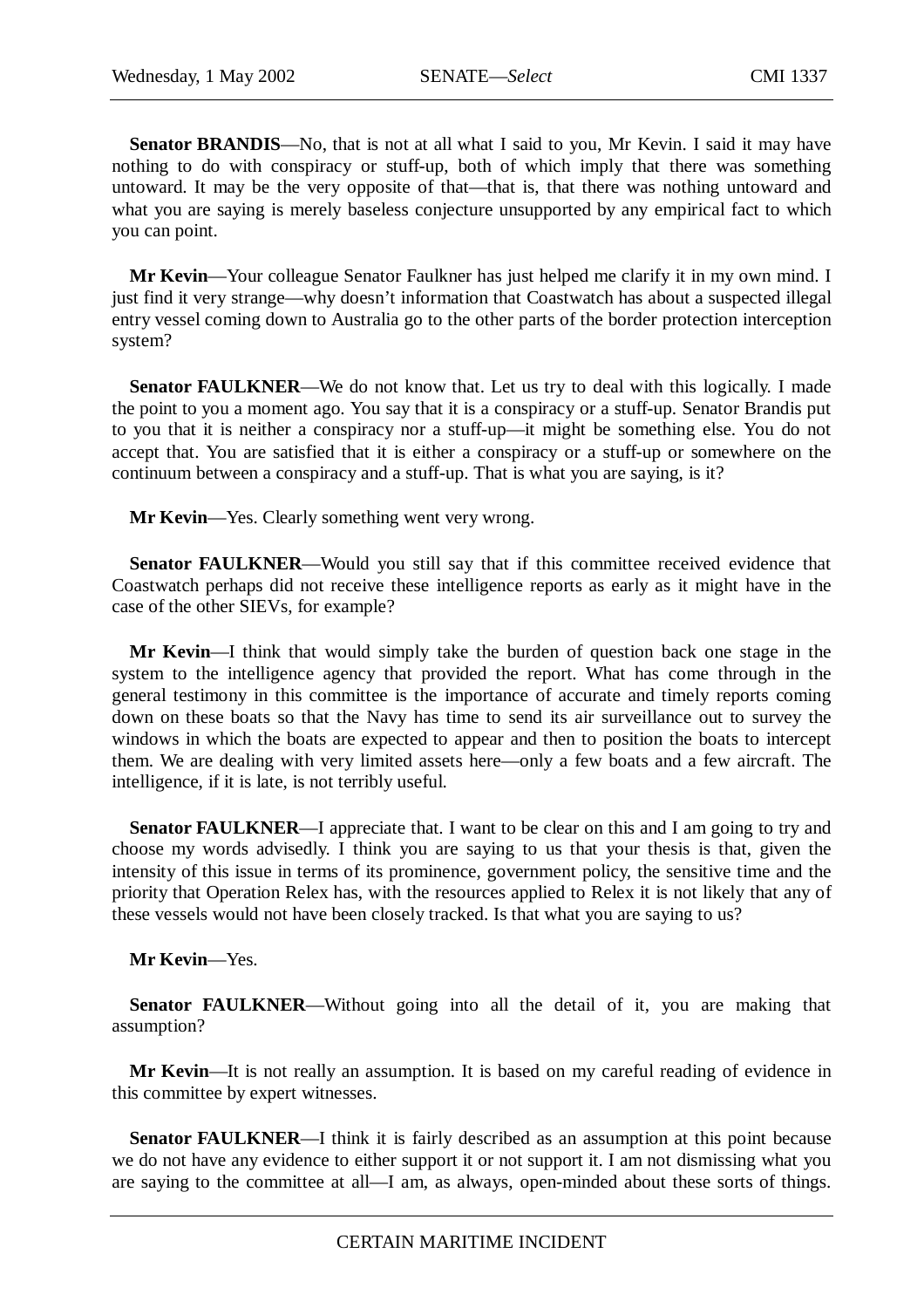But I think it is fair to say that that is a conclusion you draw. You may draw that on the basis of the experience with the other SIEVs—which I think is also true, isn't it?

**Mr Kevin**—Yes. To make this a little more concrete, could I just read out some of the things that Rear Admiral Smith actually said in this committee to remind senators that, even if I am making an assumption, it is an assumption based on good empirical knowledge that has emerged in this committee? Rear Admiral Smith said, on page 454 of *Hansard*, that intelligence sits behind all monitoring and interception activities. He said that he was not 'able to share that information at this time'. He went on to say:

On the basis of some of that information, we were able to make some assessments on windows when these vessels might appear. We then were able to adjust our patrols and so forth to make intercepts.

He says that they did not know every time these things were going to happen—'We planned on not knowing.' He said that their surveillance operation involved ships, RAAF P3 Orions and Coastwatch aircraft. He says:

We had a patrol arrangement in place, and we were relying upon a whole series of activities to give us the information that we needed ... We certainly had some information that boats might be being prepared in different parts of the archipelago.

He says that, apart from one SIEV—and that was the early one, SIEV2—'we pretty much knew where things were going'. I think all of that is fairly conclusive information that the Navy normally had a good idea of what was coming and when it was coming.

**Senator BRANDIS—How** is the piece of evidence that you just read from Admiral Smith let me quote it back to you, 'We did not know every time these things were going to happen,' conclusive of the opposite proposition, which you have just articulated?

**Mr Kevin**—Simply because we did know something, because Coastwatch had a report that a boat was coming and the boat failed to arrive, and then Coastwatch asked Search and Rescue to put out an overdue notice.

**Senator BRANDIS**—Hang on a second. You just said, 'I can show you some evidence from Smith that supports my proposition.' That evidence included his statement, 'We did not know every time these things were going to happen.' How does that support your proposition?

**Mr Kevin**—There are two different propositions here: one is the proposition that we knew pretty much about all the boats that we intercepted, so—

**Senator BRANDIS—Even** the qualifying words 'pretty much' suggest that that was not universally true.

**Mr Kevin**—He said actually, 'Apart from one SIEV, we pretty much knew where things were going.' Those were his words.

**Senator BRANDIS**—'Pretty much'?

**Mr Kevin**—Yes.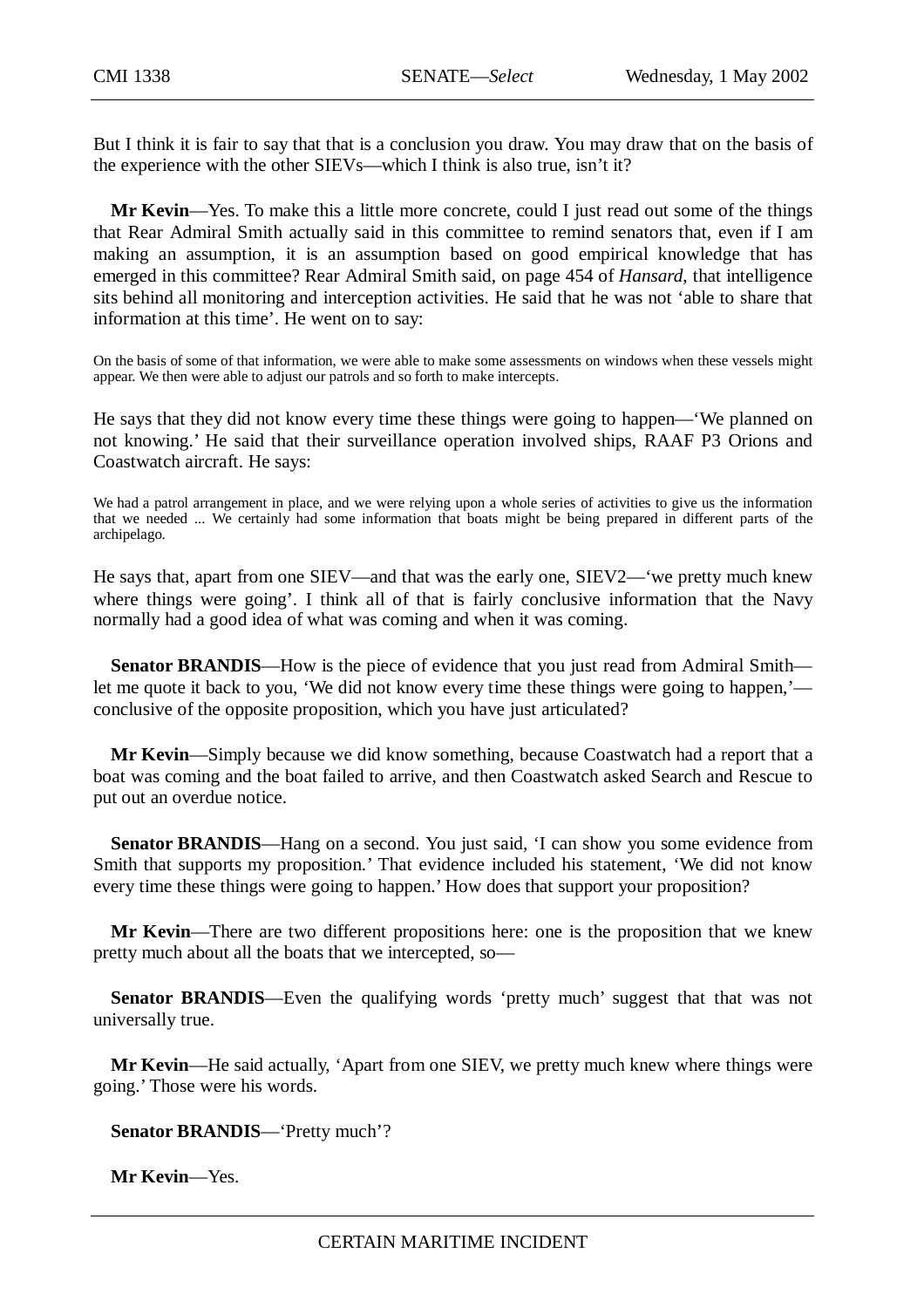**Senator BRANDIS**—So he qualifies himself. He says, 'We generally knew, pretty much knew.' But he does not say, 'It was universally true that we knew.' Then he says, 'We did not know every time.' How does that support what you are saying? It says the opposite, Mr Kevin.

**Mr Kevin**—I do not think so, Senator, with respect. It simply says that we knew about 11 of 12 boats that came, in advance, and, in this particular case, we knew about the thirteenth boat let us call it SIEV13, an unlucky number—because Coastwatch knew it was coming.

**Senator MASON**—But even then, Mr Kevin, 'in advance' means different things in different contexts—it is when they left port in Indonesia or sometime subsequent to that. 'In advance' means different things with respect to different SIEVs.

**Mr Kevin**—That is an important question—

**Senator MASON—You would agree with that, wouldn't you?** 

**Mr Kevin**—I am glad you asked that question. I would be happy to reply to it. In the case of SIEV13, the Coastwatch must have known when it left in order to be able to know when it was due to arrive.

**Senator MASON—In** relation to that, yes. But what I am saying is in relation to all the SIEVs. The time of departure from Indonesia was not known in every case. That is all I am saying. When you say it was known 'in advance' that means different things in relation to different SIEVs. Do you agree?

**Mr Kevin**—Possibly.

**Senator FAULKNER—As** I said before, we can ask other agencies—in this case particularly Coastwatch and the RCC as a starting point—and there may be other agencies involved, as you say. The starting point may well be the others providing intelligence reports to Coastwatch and the like. I understand all that. But at issue here in the first instance is when the process starts from Coastwatch to AMSA and beyond.

**Mr Kevin**—I would not necessarily confine it to Coastwatch and AMSA because—

**Senator FAULKNER**—I am not, but we have substantive information now from Senator Hill, in black and white—you accept what Senator Hill said to Mr Crean, don't you? Or do you? You do not have to.

**Mr Kevin**—It is an interesting question.

**Senator FAULKNER—Do** you accept the veracity of what Senator Hill said to Mr Crean on that matter?

**Mr Kevin**—I have a problem with the statement that it has been assessed that the vessels were in the vicinity of Sunda Strait. That is a very important point.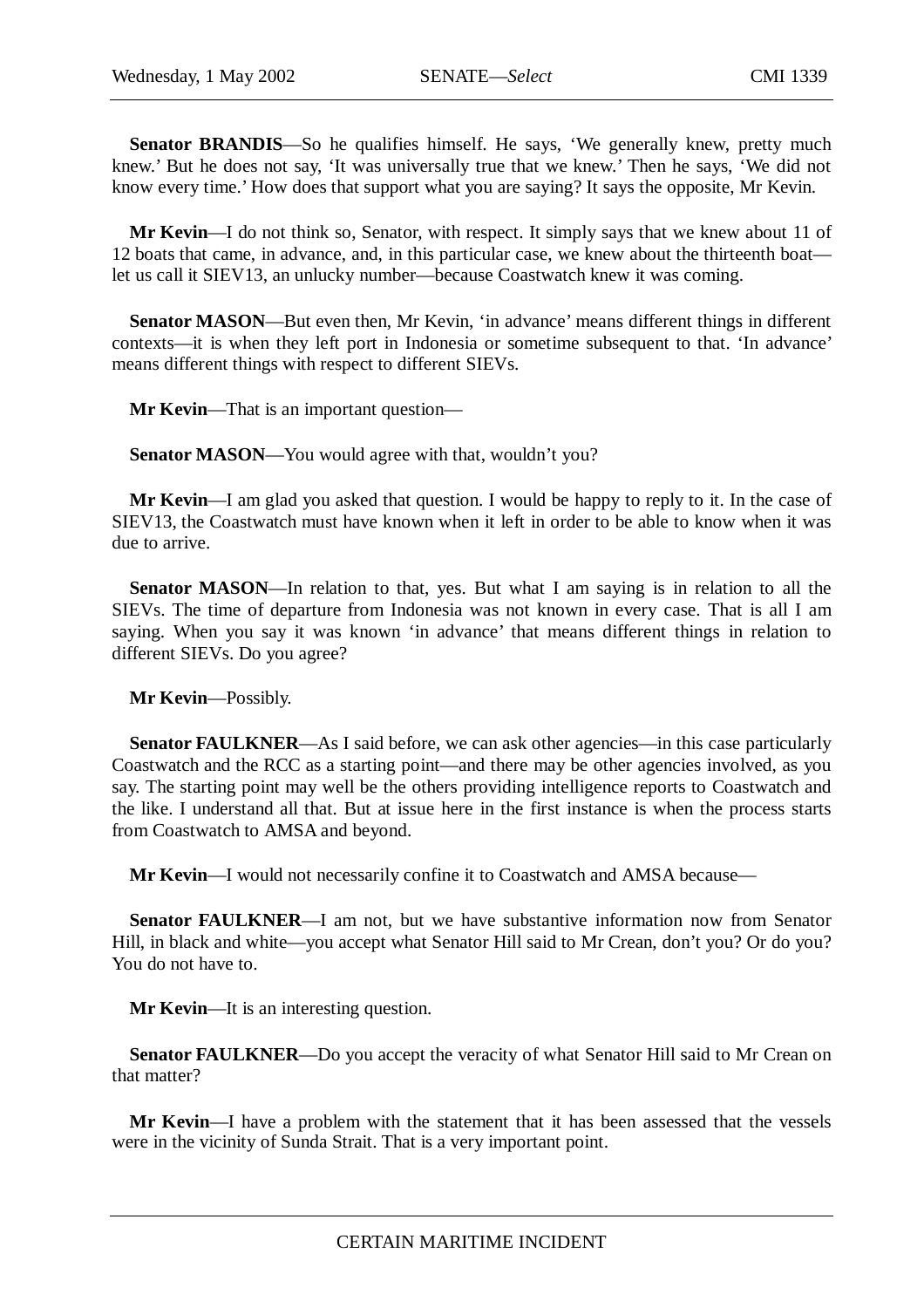**Senator FAULKNER**—You have a problem with that. Is there anything else you have a problem with?

**Mr Kevin**—I must say I have not been reading the letter in that light. I was more reading it as a source of reliable information.

**Senator FAULKNER—Do** you, for example, dispute the advice that the closest naval vessel was 150 nautical miles away?

**Mr Kevin**—No, I do not.

**Senator FAULKNER**—You accept that?

**Mr Kevin**—I do. In fact, I have used that information to try and verify my analysis that the boat was not in the Sunda Strait. In fact, it could not possibly have been in the Sunda Strait if it was 150 nautical miles away from *Arunta*.

**Senator FAULKNER**—So you also accept what Admiral Smith has said in relation to the inability or incapacity of any Australian naval vessel to assist in this circumstance?

**Mr Kevin**—I would not put it that way. There is an important qualification: had the Navy known, *Arunta* could have had a helicopter there in half an hour and *Arunta* itself could have been there in four or five hours steaming time.

**Senator FAULKNER—Yes.** I read that in your opening statement. Let me ask the question another way: do you accept the Navy did not know?

**Mr Kevin**—I accept that Operation Relex and the Navy did not know in their official capacities, yes.

**Senator FAULKNER—You think they might have known in an unofficial capacity?** 

**Mr Kevin**—Senator—

**Senator FAULKNER—You qualify, which is fine—we all do. I am in politics; I have even** qualified the odd answer from time to time—I admit it. That is a very qualified answer. Why do you make the qualification?

**Mr Kevin**—I think there is a great need for clarity in all of this and both Jane Halton, who said that the task force was not aware of the vessel that sank, and Rear Admiral Smith, who said:

At no time under the auspices of Operation Relex were we aware of the sailing of that vessel until we were told that it had in fact foundered.

might welcome an opportunity to also say that they did not have any corridor knowledge of these matters.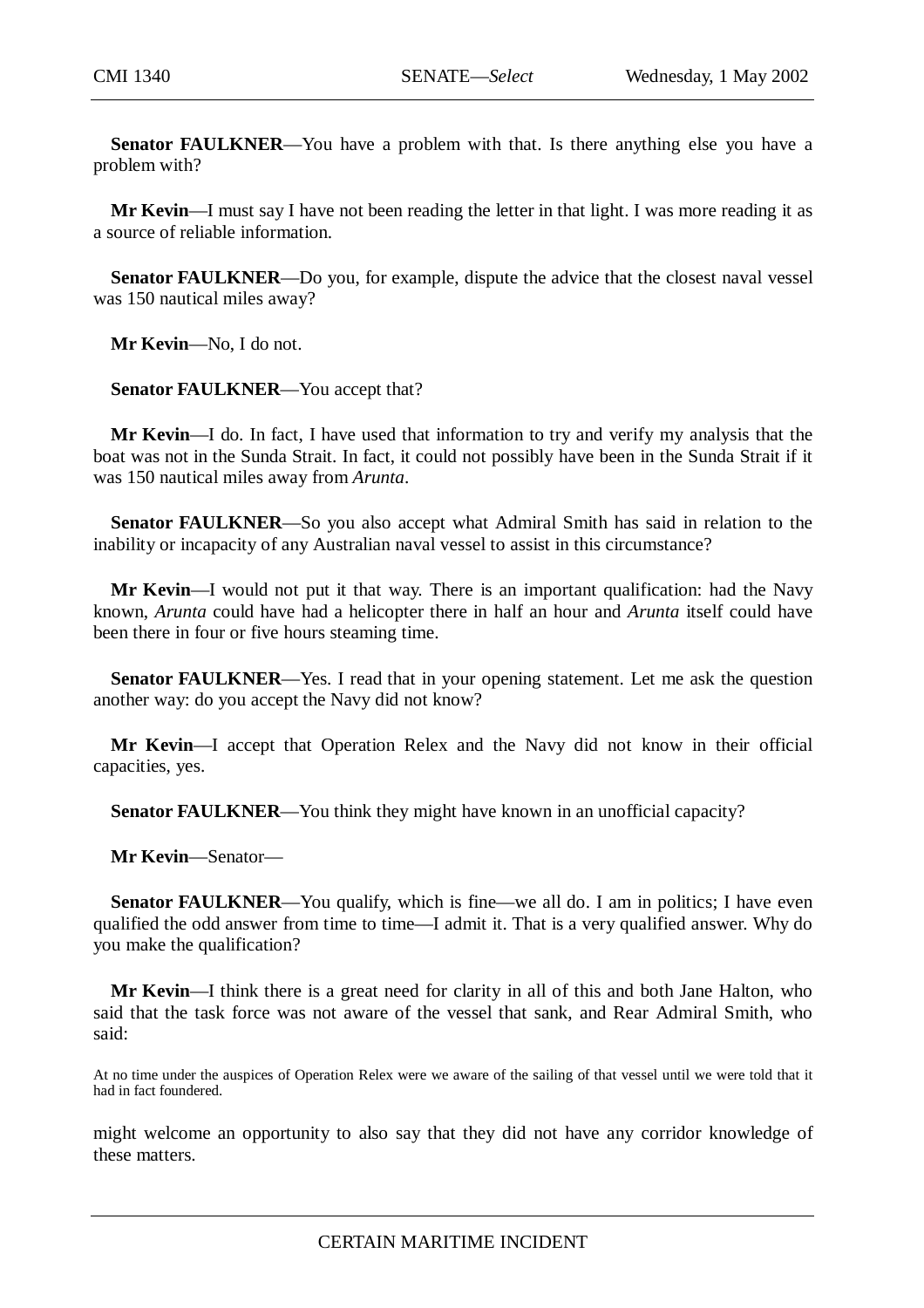**Senator BRANDIS**—But you have no evidence of that, either. You bring to this committee no evidence that the Navy knew of this, either officially or unofficially, do you?

**Mr Kevin**—I have evidence which has come from this committee that the Navy did not have official knowledge of this.

**Senator BRANDIS**—And you have no evidence that the Navy had—to use your expression—unofficial knowledge either, do you?

**Mr Kevin**—No.

**Senator FAULKNER—What I am exploring is whether you do have any or why you qualify** your answer in the way you do. It is because Admiral Smith, in your view, has given a qualified answer to this committee in that he talks about the Navy under the auspices of Operation Relex. That is why you qualify your answer to me. Is that right?

**Mr Kevin**—I found that qualification interesting. I am conscious of the fact that Coastwatch is part of Operation Relex, and so I am a little curious as to how Coastwatch had the information and other parts of the system did not. That is strange.

**Senator FAULKNER—If** I could try and sum this up: you are concerned about when Australian authorities first knew about this vessel leaving Indonesia. That is right, isn't it?

**Mr Kevin**—I am concerned that if information about this vessel included information about its unseaworthy state that information should have been handled in the normal way to enable a safety of life at sea response. I am concerned about that.

**Senator FAULKNER—Beyond the matters you have canvassed in answer to questions** asked so far this morning by committee members and in your opening statement, is there any other matter or evidentiary support that you have or that you can provide to this committee today that you believe it would be appropriate for this committee to explore? I accept that this is a serious issue. I am sure that is a view shared by every member of this committee. I would certainly hope it would be. The number of people that drowned on this vessel is horrific and I accept your very deep concern about it. But if there is any other matter or piece of evidence that you have that you have not outlined to us and that you can draw to our attention, it would be appropriate for you to place it on the record.

**Mr Kevin**—There is. It is the issue of why I believe it is reasonable to conclude that the boat was 80 kilometres south of its last landfall when it sank and not in the Sunda Strait. This is not—

**Senator FAULKNER**—Let us deal with that in a moment. Is that the only—

**CHAIR**—I wonder if this might not be a bad time to break for lunch and come back at 2.18 p.m. Can I divine from the questions that Senator Faulkner is wanting to try to get the thing wrapped up again? That might give you a chance to order your thoughts as well, Mr Kevin.

**Mr Kevin**—Thank you.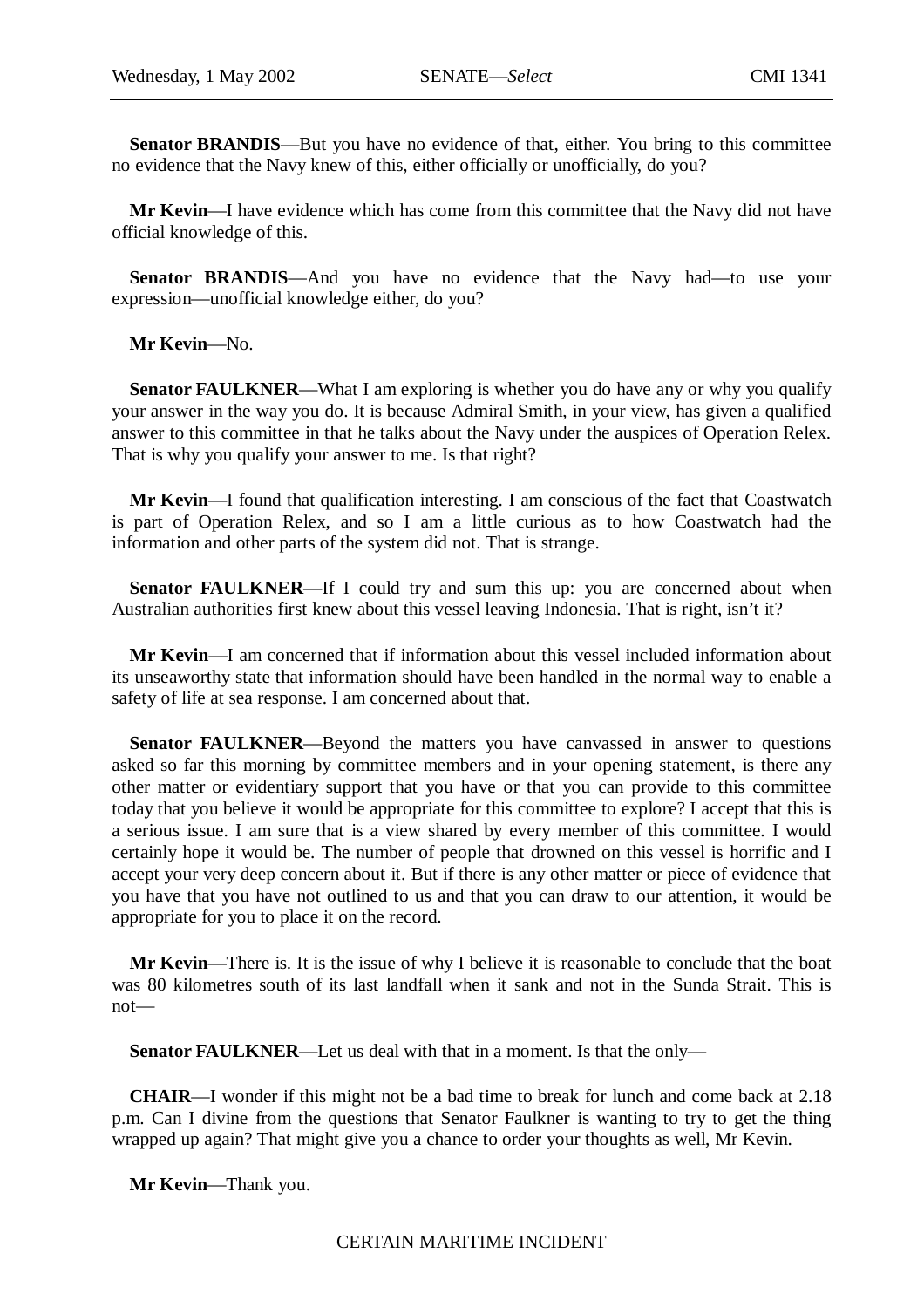# **Proceedings suspended from 12.30 p.m. to 2.18 p.m.**

**Senator FAULKNER**—I asked Mr Kevin prior to the luncheon break whether there were any other outstanding matters that he had not presented to the committee in either a submission or an answer to questions that he felt might be beneficial to us. I think he was about to respond to that when we went to lunch, so we should give him that opportunity.

**Mr Kevin**—The main matter on which I wish to speak at some stage is the issue of the location of the sinking, but before I get to that I would like to say a couple of things. Firstly, I would like to give Senator Brandis the information about where the 19-metre boat reference came from. It came from an article by Don Greenlees in the *Australian* on 24 October, 'Forced on to death boat', and it contained the sentence: 'Authorities say the 19m vessel could safely carry fewer than 100'.

I would also, in the same context, like to say something about the importance of the reporting of Don Greenlees in this affair. I think there was a reference by Senator Ferguson at one point that I was relying on one newspaper report. Don Greenlees has just won a Walkley Award: he is the winner of the 2001 Walkley for the best Asia-Pacific coverage, largely arising from his series of articles on people-smuggling and on this event. The judges were impressed by the detail of names, faces and connections revealed in a difficult operating environment. I have read all of Greenlees's articles on people-smuggling; they are remarkably detailed and remarkably well informed. I admire them for that. What I am about to say is not in any sense intended to reflect adversely on Don Greenlees.

As a former ambassador in Cambodia, which in some ways is a similar environment to Indonesia, I know that this sort of detailed, intensive journalism reflects fairly intensive contact with Australian official sources. I am confident that, first of all, all this detail that Greenlees has is pretty accurate on the events surrounding the embarkation of this boat. Secondly, it is a reasonable supposition, not conjecture, that Australian Federal Police up in Indonesia would have had access to the same kind of detailed information. I think that is a reasonable deduction from the available information.

**Senator BRANDIS**—Like a lot of the things you have said to us, you still do not know. This is inference and conjecture. In fairness to you, some of the inferences are more readily drawn than others. Nevertheless, you still cannot point to any evidence to support the propositions you have been advancing.

**Mr Kevin**—Senator, we are not in a court of law. I am not tendering evidence.

Senator BRANDIS—This is a fact-finding inquiry, and a conclusion as to whether or not a fact exists must be based on evidence.

**Mr Kevin**—Senator, you mention inference and conjecture. I think there is a great deal of difference between the meanings of those two words. I am prepared to accept that what I have said this morning is inference, but it is inference from known facts. To me, there is a big difference, with respect, between that and conjecture. It is a known fact that this boat sank, that 353 people drowned. It is a known fact that Coastwatch Australia had information on the boat's departure and was expecting it to arrive on or about Monday, 22 October. It is a known fact that Operation Relex and Jane Halton's People Smuggling Task Force did not have that information. Those are important discrepancies in the Australia information and command chain. I do not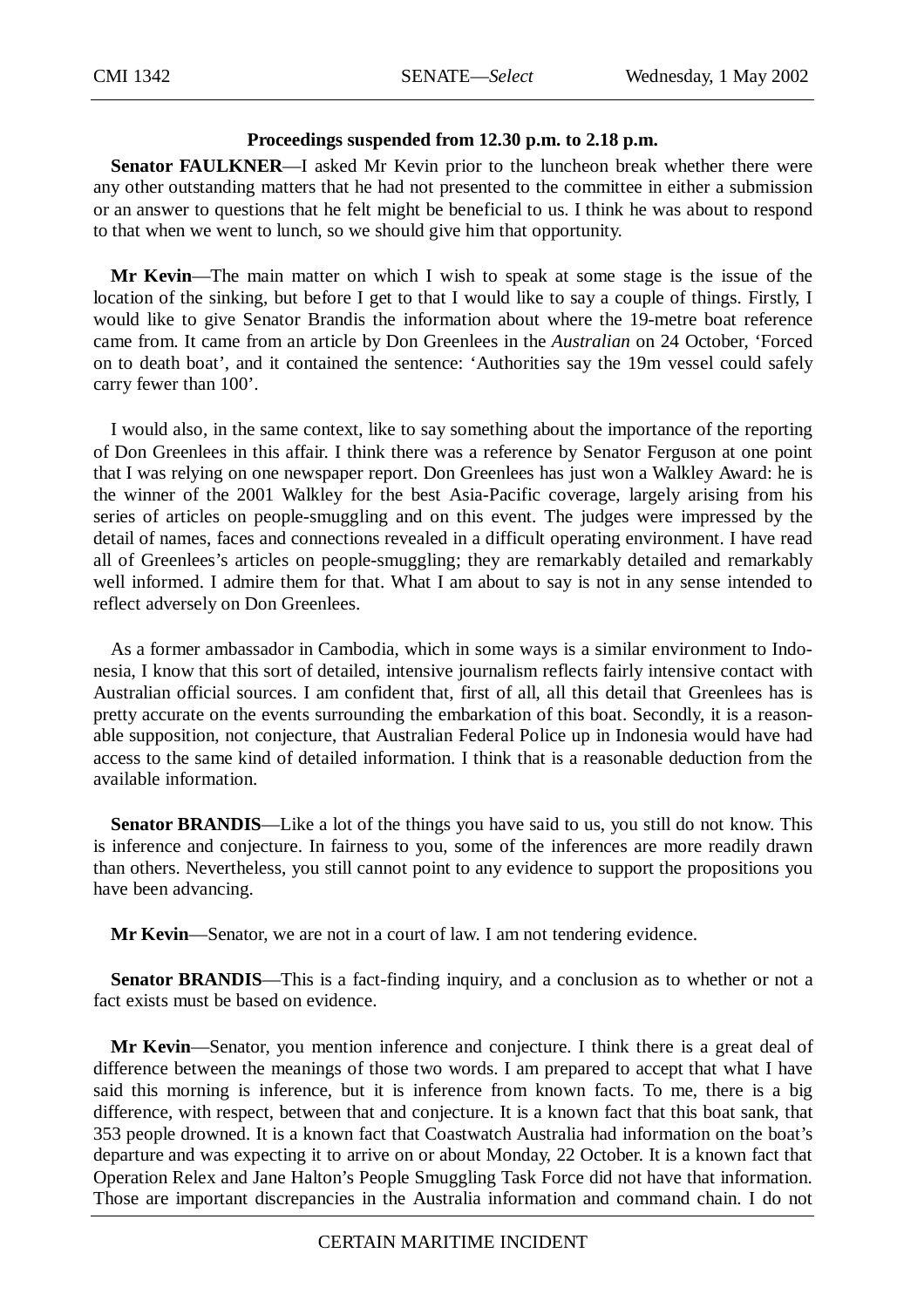feel comfortable with the description of them as conjecture. They are certainly inference, but they are not conjecture.

At this point perhaps I could say something about the location of the sinking because it is quite important, not in terms of search and rescue obligation, because Rear Admiral Smith said that the Navy would have gone to the rescue, even into Indonesian territorial waters, but obviously in terms of the politics of the whole thing it is fairly important to establish where the boat sank. I have circulated a set of three maps. Map 1 is the only map that I have seen plotting the presumed location of the sinking, and it appeared in the *Australian* on 24 October. As you see, it is well out to sea, out into the Indian Ocean south of the western tip of Java. In Greenlees's article of that same date we have a statement that:

About 80km from land at 2pm on Friday—

that is the 19th—

the fishing vessel began to take heavy water, listed violently to the side, capsized and sank within an hour.

I have done the exercise of creating these two news maps, map 2 and map 3. I should perhaps say that, although I am not a navigator, I do have a degree in civil engineering and I do know how to read maps, measure and make basic calculations. I worked backwards from the known facts of *Arunta*'s interception of SIEV6. We do know quite a bit about that from the information provided by Rear Admiral Smith. I will read from the event summary for SIEV6:

ARUNTA intercepted the SIEV at approximately 190109Z Oct (0809 local) north of CI.

That is, Christmas Island. Later on it says:

SIEV 06 entered the ASCZ—

Australian contiguous zone—

and was boarded by ARUNTA at approximately 191045Z (1745 local) without incident.

That means that *Arunta* was shadowing SIEV6 for approximately 9½ hours, travelling south towards Christmas Island, and intercepted it at the 24-mile edge of the contiguous zone. That is 20 nautical miles north of Christmas Island. I am making a judgment that SIEV6 was travelling at five knots. That seems to be the average speed at which these fishing boats are quoted as travelling, and the sort of travel times we have seen in the reporting of them coming down to Christmas Island indicates that is, give or take a knot or two, about right.

Applying that speed of five kilometres an hour to that time of 9½ hours, we get a position that *Arunta* first encountered the SIEV four to five nautical miles north of the contiguous zone where it finally intercepted it. That puts the point of first encounter at 65 nautical miles north of Christmas Island. I have plotted that point on map 2 with the reference 'Presumed position of HMAS *Arunta*'. I have then measured 150 nautical miles north of that, back towards the Sunda Strait, based on the evidence of Rear Admiral Smith and also Senator Hill's letter that *Arunta* was at no time closer than 150 nautical miles from the sunken vessel. Where I have marked the cross is the position of the sunken vessel. I have marked its sinking site. Reassuringly, from the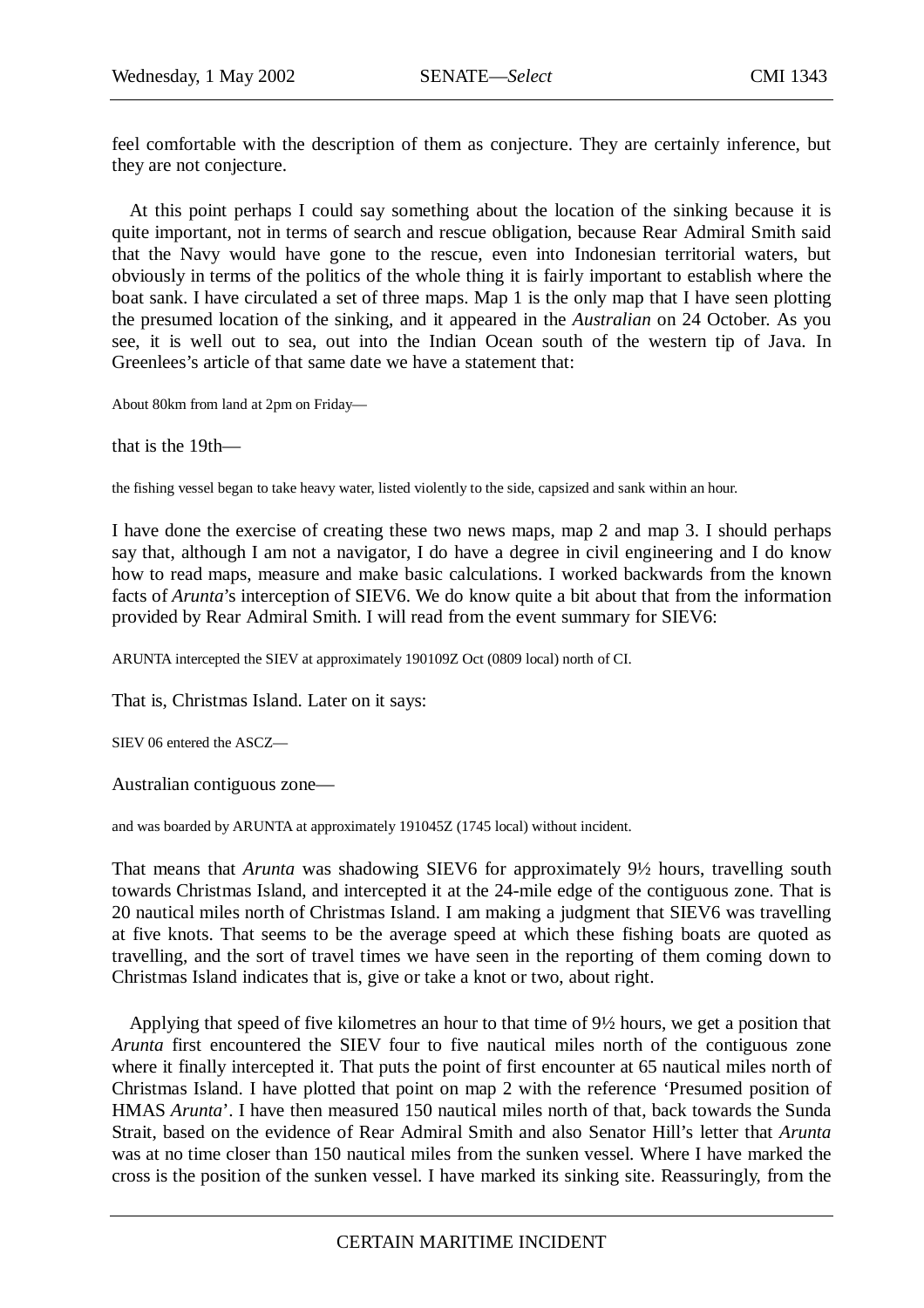point of view of my thesis that the boat did sink at that point, that point is precisely the same point as is shown on the small Australian map on 24 October.

It also fits with the Greenlees account of the voyage because Greenlees has the boat leaving from Bandar Lampung in the early hours of Thursday morning, travelling through the day, overnighting at an island and the next morning, Friday, going on and sinking about six hours later. If you look at map 3—I have not plotted the course here—you can see that the distance from Bandar Lampung, which is up in the top left-hand corner of the map, down to Panaitan Island is about 120 kilometres, which is the sort of distance that one of these boats would cover in a day. Also, the distance from Panaitan Island down to the sinking site that I have marked is about the same sort of distance the boat would cover in half a day, that is, until it sank on the Friday. So that fits also. We have this position triangulated both from the information we know about how far *Arunta* was from it and also from the information we know about the voyage they both lead to the same conclusion as to where it was.

The alternative hypothesis that it sunk in Sunda Strait breaks down for several reasons. Firstly, it means that HMAS *Arunta* would have had to have been about 70 nautical miles further north at the point at which it intercepted SIEV6 for it to have been still 150 nautical miles from the sunken boat. When we do that, we find then that when *Arunta* was accompanying SIEV6 down to the edge of the contiguous zone, *Arunta* and SIEV6 would have had to have been travelling at about 12 knots for  $9\frac{1}{2}$  hours. These SIEV boats, particularly ones with the load factors that they were carrying, would not have travelled comfortably or safely for 9½ hours at 12 knots. This particular SIEV boat was carrying 227 people. It would not have gone for 9½ hours at 12 knots, so that does not seem to hold water.

There is also the point that there is a lot of shipping in the Sunda Strait. It is a very busy area, and it is rather difficult to conceive that a wreck of this kind would have taken place in Sunda Strait and that the survivors would not have been found for 22 hours. There is also the fisherman's report that they had gone out well beyond their normal fishing grounds, and this also suggests a location well beyond the Sunda Strait.

The survivor's journey back to Jakarta took two to 2½ days to cover a measured distance of some 300 kilometres. If you look at my projected route back on map 3, that is a distance of about 300 kilometres and it took them 2½ days travelling, once again, at about five knots. If you go for the hypothesis of a sinking in the Sunda Strait, you are dealing with a much shorter distance and you must ask yourself: why would it take 2½ days to cover 150 kilometres?

For all those reasons, the deduction that the Greenlees' position of sinking is correct seems to be reasonable on the known facts. That is why I made the statement in my opening statement that I would stick to that position as the site of the sinking. Again, the important thing about that position—and it is very important—is that, firstly, it is outside Indonesian territorial waters and, secondly, it is within the normal operating range of Australian air surveillance, had Australian air surveillance known that there was a boat coming from that general direction at that time.

**Senator FAULKNER—Are you aware of any photographs of the vessel that sank? There are** some P3 Orion photographs, aren't there, of the vessel?

**Mr Kevin**—I have heard a bit of gossip that there may have been P3 Orion photographs, but I have never pursued it and I do not know any more than that.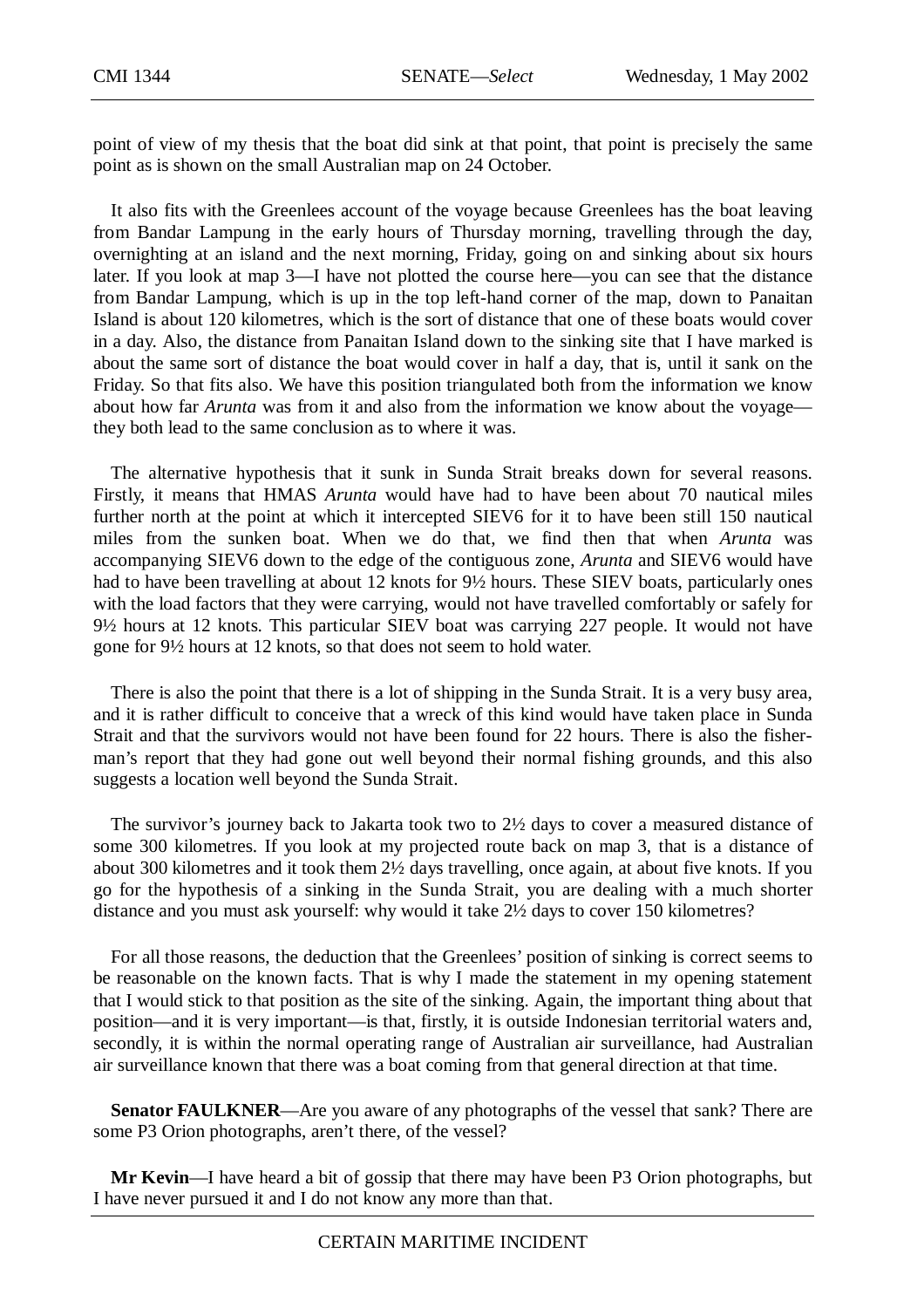Senator FAULKNER—It is only gossip, as far as you know?

**Mr Kevin**—That is all that I have heard at this stage. I am hoping that one result of my testimony in this committee will be that others who know a lot more than I do may be encouraged to come forward and offer information about this very serious tragedy that happened to an asylum seeker boat that was on its way to our country.

**Senator FAULKNER—How** did you become involved or develop an interest in this particular incident? As I said before, it is a horrific tragedy and it is understandable that anyone would take a close interest in it, but you have taken a particularly close interest in it. I just wonder why you have put so much effort into it. Do not read into that that I am critical in any way, because I am not. I am pleased that an Australian citizen would take such a close interest in something like this. How did it develop?

**Mr Kevin**—First of all, like all senators, I was shocked and appalled by the whole thing. I am sure you all remember these terrible pages of the *Australian*. They are indelibly cast in my memory. Even at the time, I felt this was just too enormous and too horrible to contemplate how could such a dreadful thing have happened. Then there was an article by Vanessa Walker in the *Australian* on 21 December about one of the survivors being granted a temporary protection visa in Australia. I was going through my clippings towards the end of January, and I noticed a couple of paragraphs at the end that said that a survivor's account suggested that he had seen large boats with searchlights and was told later by fishermen that these were Australian. The next paragraph said that a Department of Defence spokesman said that the nearest Australian boat was 230 nautical miles away.

I was interested in that. At that time I did not know anything about it. I rang Vanessa Walker and asked, 'Where does this come from?' She gave me the name and contact details for Mr Keysar Trad, who is an Australian of Lebanese origin, who had translated into English the full set of videotaped survivor accounts that were taken at the UN hostel in Bogor on the first day after the people were brought back to Bogor, on 23 October. He emailed me those survivor accounts. I read them all and I was appalled, distressed and horrified. I started to re-read the Greenlees reports from 24 and 25 October in the context of those detailed survivor testimonies, I suppose you could call them. More and more I became convinced that this horrible event could not have been an accident; there were just too many strange coincidences piled upon coincidences.

It went from there. I have to say that this has been a long process of circling closer to the truth. It has been done by the scientific method of eliminating things that are clearly not true and, as one eliminates things that are clearly not true, hopefully, in the end, one gets to what may be true. In the process of that work I spoke to a couple of Australian journalists based in Jakarta—Ginny Stein, now with *Dateline*, and Lindsay Murdoch, from the *Age* Fairfax group. I also spoke with personnel from the International Organisation of Migration and the UN High Commissioner for Refugees. I spoke with a couple of Indonesian speakers I know in Canberra to ask them how this event had been covered in the Indonesian press. And, perhaps most importantly of all, I started reading very carefully the *Hansard* of this committee. I was obviously looking at it from a particular point of view, which was to see what light might be shed on, first of all, the general intelligence and aerial surveillance and interception procedures that came out of the committee's work. Also, I was looking at the way witnesses responded to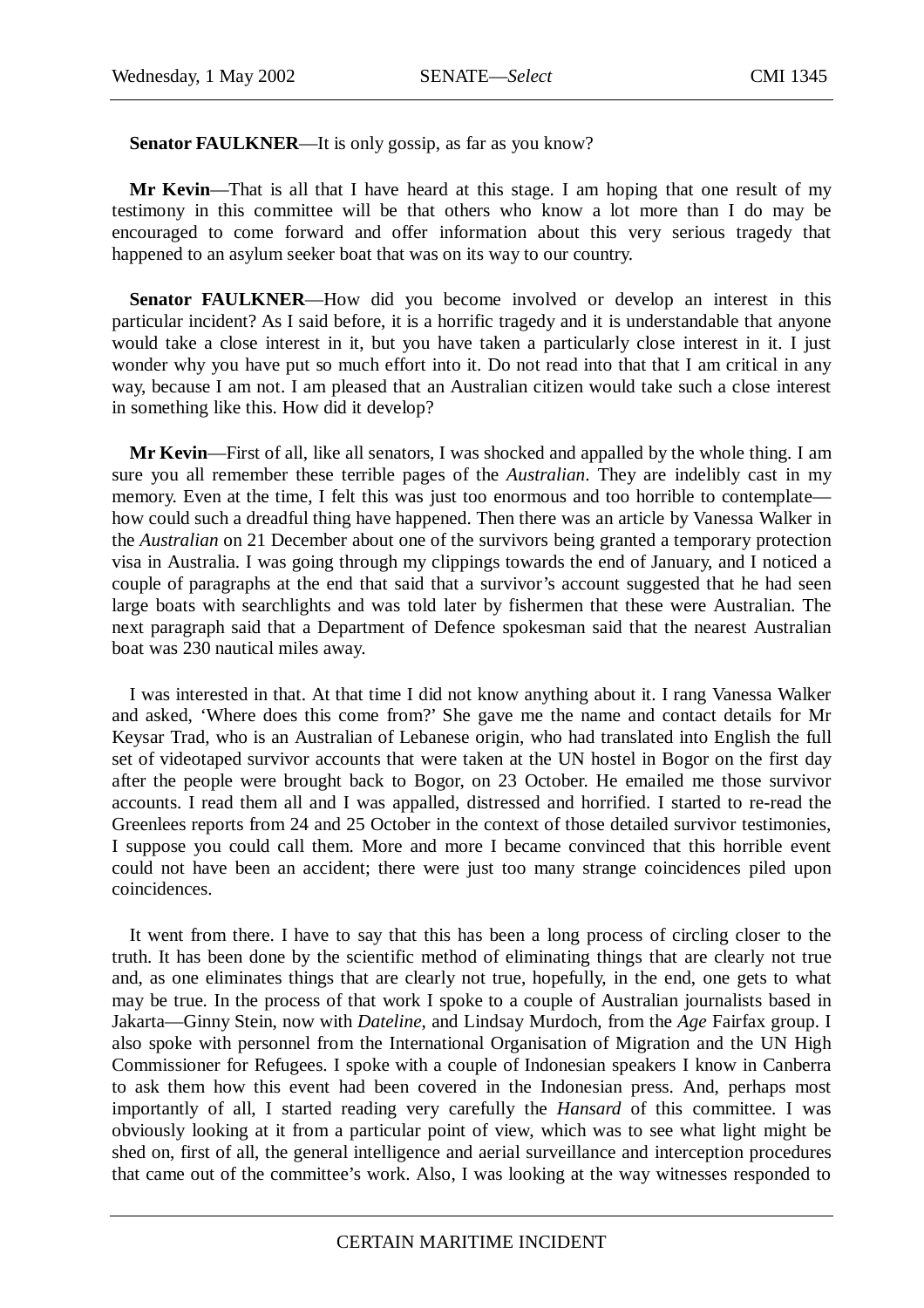specific questions regarding this boat. There has been, I think, a very useful process of getting closer to the truth. That is really all I can say.

**Senator FAULKNER**—Thank you very much.

**CHAIR**—I am trying to recreate your position and I would like you to comment on the following. In your submission, under the heading 'The sinking on 19 October', in the second paragraph down you say:

In rough seas, it put into an island in the Sunda Strait on Thursday night. 24 passengers refused to continue and disembarked. The remaining 397 people decided to continue the journey to Christmas Island early on Friday 19 October.

Do you have any idea what island in the Sunda Strait that was?

**Mr Kevin**—I believe that, on the basis that they had sailed all day—and it would probably be better to look at the larger scaled map 3 at this point—it would be that rather big one down near the corner of Java, which is called, Panaitan Island.

**CHAIR**—What I am trying to come to grips with is that, according to the reports, these people were forced onto the boat, using smaller rowing boats or whatever, at gunpoint, if they put ashore at Panaitan Island. What forced them to continue? The boat clearly was not seaworthy and a number of people had left. Was there any suggestion of compulsion to force the others to continue?

**Mr Kevin**—That is a very good question. I can only suggest a number of possible reasons. First of all, these people had a huge and urgent desire to get to Australia. Many of them had relatives here and so on. Second, they had made it through one day sailing to Panaitan—if this is correct—and, most of them being very deeply religious, they may have thought God would help them through the rest of the journey. If they had got this far perhaps they could keep going. It is strange, isn't it, that they did get through that whole first day without sinking?

**CHAIR**—The point I am coming to is that if they were forced onto the boat, when they came ashore and disembarked at Panaitan Island—if they were not forced to continue at that point presumably more of them would have left the boat, I do not know.

**Mr Kevin**—I think that by that stage most of them might have decided in a fatalistic sort of way, 'We have got this far, let's hope we get the rest of the way.' I think those who wanted to leave the boat at Panaitan were able to do so, judging by the accounts. Can I also say—this might be important for future investigations—that the people who left the boat at Panaitan are actually still in the UN hostel at Bogor. Unlike the survivors of the sinking proper, they have not been sent to various resettlement countries. I think that all of the original group of 44 survivors have now been resettled around the world. I think three or four came to Australia and the rest went to other countries. But the 24 people who got off at Panaitan Island are still in the UN hostel at Bogor. They would be a very valuable source of information if this were to be pursued seriously further.

**Senator FAULKNER**—What about the 10 who refused to embark at Bandar Lampung?

**Mr Kevin**—I have heard no more about them. All I know about them is what is in the—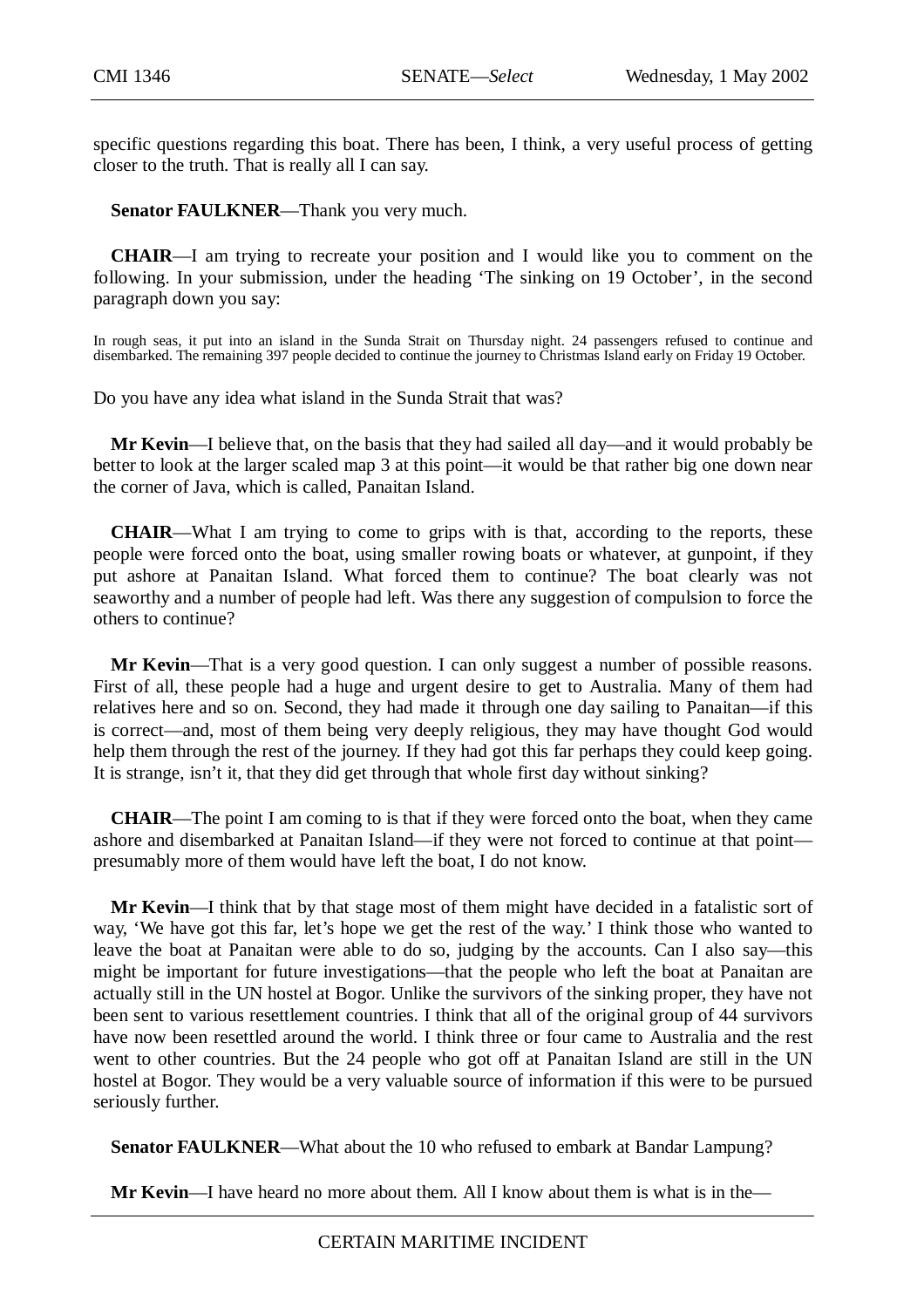**Senator FAULKNER—I** am not doubting for a moment that people are basically forced onto the boat at gunpoint. Why are these people able to avoid embarkation, do we know?

**Mr Kevin**—Because they paid \$400 in bribes to get off—and money will take you a long way.

Senator FAULKNER—How do we know that?

**Mr Kevin**—That is in the Greenlees report.

**CHAIR**—This boat, when it departed Panaitan Island—if that was the land fall—was motoring at about three nautical miles an hour or about five kilometres an hour. Is that correct?

**Mr Kevin**—I am working on five knots, which is five nautical miles an hour.

**CHAIR**—Five knots?

**Mr Kevin**—A knot is one nautical mile per hour.

**CHAIR**—I know that, but I am just trying to make the conversion to kilometres because these things are in kilometres as well.

**Mr Kevin**—It is difficult.

**CHAIR**—You say they were about 80 kilometres from land at 2 p.m. on Friday, and I am just trying to make the conversion to what time they would have departed Panaitan Island to be in that region.

**Mr Kevin**—Eighty kilometres is about 50 nautical miles, give or take.

**CHAIR**—No, it is not. A nautical mile is longer than a land mile.

**Senator FERGUSON—Yes, which means there will be fewer of them.** 

**CHAIR**—Which means there will be fewer of them—that is right.

**Senator FERGUSON—There will be 45 instead of 50.** 

**CHAIR**—So 45 is probably about right. I will go and work on those sums.

**Senator FERGUSON**—The only thing I was ever good at was maths.

**Mr Kevin**—So say 45 and five knots—that makes nine hours travelling. They left very early in the morning on the Friday morning, according to the account. They sank at about two o'clock in the afternoon, so that would fit reasonably well.

**CHAIR**—So they must have left at 5 a.m. or some such time?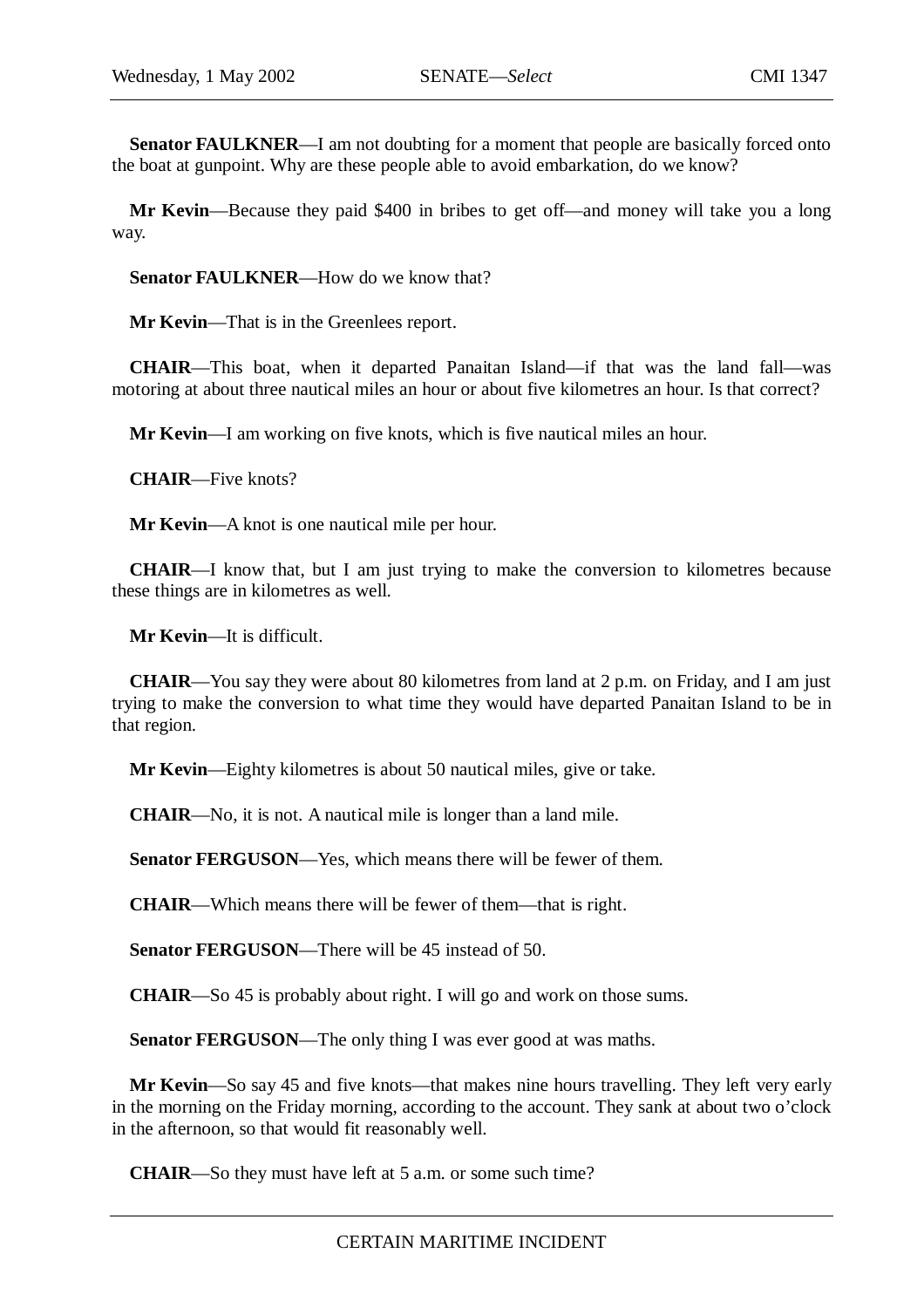**Mr Kevin**—Yes, about six o'clock.

**Senator FAULKNER—It** is an educated guess.

**Mr Kevin**—Yes.

**CHAIR**—I am just trying to put the thing together, that is all.

**Senator MASON**—As Senator Faulkner and our chair, Senator Cook, have said, you raise a very important issue. It is one that certainly should be examined. As you say, the loss of hundreds of lives is certainly tragic and, indeed, horrific. So thank you for your submissions. Committee members have got a letter, I think, dated 18 February from you to various parliamentarians, submission No. 2 to the committee dated 4 March, a letter from Senator Hill to Mr Crean dated 26 March, submission No. 2A dated 11 April and, of course, your opening statement here today and your examination today.

You speak about the development of your thesis. What I want to quickly put to you this afternoon is that your explanation to account for the tragic events of 19 October last year has shifted and seems to continue to shift. I would draw you to your first letter. I think it is fair to say that, in your first letter, which is dated 18 February, you argued that there were allegations that two Australian naval ships visited the site of the sinking of the Indonesian vessel and shone their lights—they were the allegations put—and then departed. I examined the Chief of the Navy, Vice Admiral Shackleton, and he, I am sure you would agree, denied it emphatically. Then I think Senator Bartlett examined Rear Admiral Smith, and Rear Admiral Smith denied it emphatically. I think Senator Cook also asked questions of Rear Admiral Smith on that point, and again it was denied. So would you say that you no longer give any order at all to the first hypothesis that naval ships attended the site of the sinking of the vessel?

**Mr Kevin**—I do not want to quibble about words, but in that first letter of 18 February which was a request that the Senate urgently examine a survivor's account that Australian naval patrols witnessed the sinking refugee vessel—I was not advancing a hypothesis; I was simply saying, 'There is this survivor account on the public record. It is a very serious matter. I am hoping that it will be considered in the context of the Senate select committee.' I think to call it a hypothesis overdignifies it. I made it very clear in my testimony today that, from the testimony that has been given and the letter from Senator Hill, I am completely satisfied that there was no Australian Navy boat at the scene.

**Senator MASON**—All right, let us move on from that then. Let us leave that behind us, if that is all right. I would now like to go to your submission No. 2 to this committee dated 4 March. You touched on this in your opening statement. Following the denials of Vice-Admiral Shackleton and Rear Admiral Smith, I think the argument you particularly developed in submission 2 was that the Australian intelligence authorities—it is a loose description, but let us leave it at that—knew of the departure of the Indonesian vessel and potentially even knew of the sinking of the Indonesian vessel but either (1) passed it on and it was not acted upon or (2) deliberately did not pass it on. Are you with me, Mr Kevin?

**Mr Kevin**—Yes, I am with you.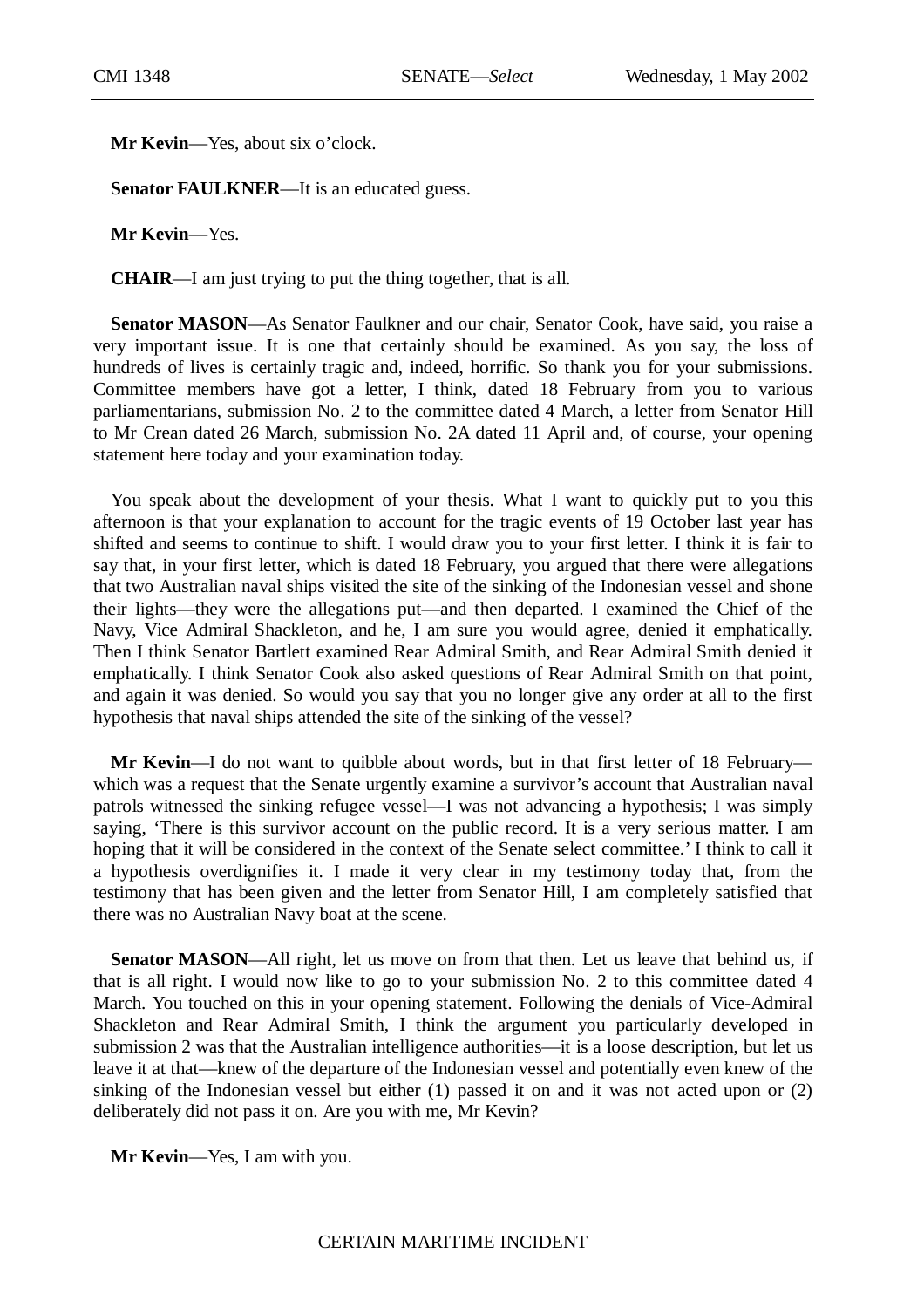**Senator MASON—I** just want to get this correct in my own mind. Which part of that do you now say is correct? Are you saying that Australian intelligence authorities either passed the information on and it was not acted on or that they did not pass the information on?

**Mr Kevin**—I am sorry; could I have that question again?

Senator MASON—Sure. I am just trying to cut straight to the chase. In submission 2, I think it is your argument that Australian intelligence authorities knew of the departure of the vessel from Indonesia—it is just unclear from your submission—and also knew of its sinking but either (1) passed that information on to perhaps the armed forces and it was not acted upon or (2) deliberately did not pass that information on.

**Mr Kevin**—I would say—and I am looking at the last page of that submission—that I was asking a series of questions which I requested the select committee to examine. I cannot really simplify that into the either/or proposition you just put to me.

**Senator MASON**—That is fine.

**Mr Kevin**—I think my concerns were fully expressed on page 15 of that submission when I asked a series of questions and I asked the select committee to try to seek answers to them from expert witnesses.

**Senator MASON**—That is fine. You do not need to be any more particular. Can we call that second part of the development of this argument a crime of omission—in other words, intelligence knew about something but they failed to pass it on and certainly no Australian authority has acted on the basis of that intelligence? Is that a crime of omission? Is that a fair description of what you are arguing?

**Mr Kevin**—At the time I wrote that submission I did not conceive of the possibility that an intelligence report that this boat was coming might have been sent to Canberra and that Canberra then mishandled that information. That submission was really written more on the basis of: what happened to the intelligence report? Yes, I had deduced that there was an intelligence report, on the basis of what I have already said about the Greenlees very detailed reporting, which I assumed was also known to Australian intelligence sources. At that time I did not conceive of the possibility that reporting might have come down to Canberra and then been derailed or shunted into a siding in Canberra, as I said this morning.

**Senator MASON—That** is another part of the potential conspiracy. The third part I understand—and Senator Faulkner touched on this before—was that people were, for want of a better word, loaded on to the boat in Indonesia and then, to use your word from the opening statement today, there was sabotage. That is another aspect of the potential conspiracy. Is that right?

**Mr Kevin**—Once again, I am simply looking at the known public record and saying that for a boat to leave in this condition and sink is not normal.

**Senator MASON—Mr** Kevin, I accept that, but what I am trying to do is to deconstruct the conspiracy and all facets of it. Do you understand? First of all, we had the naval ships turning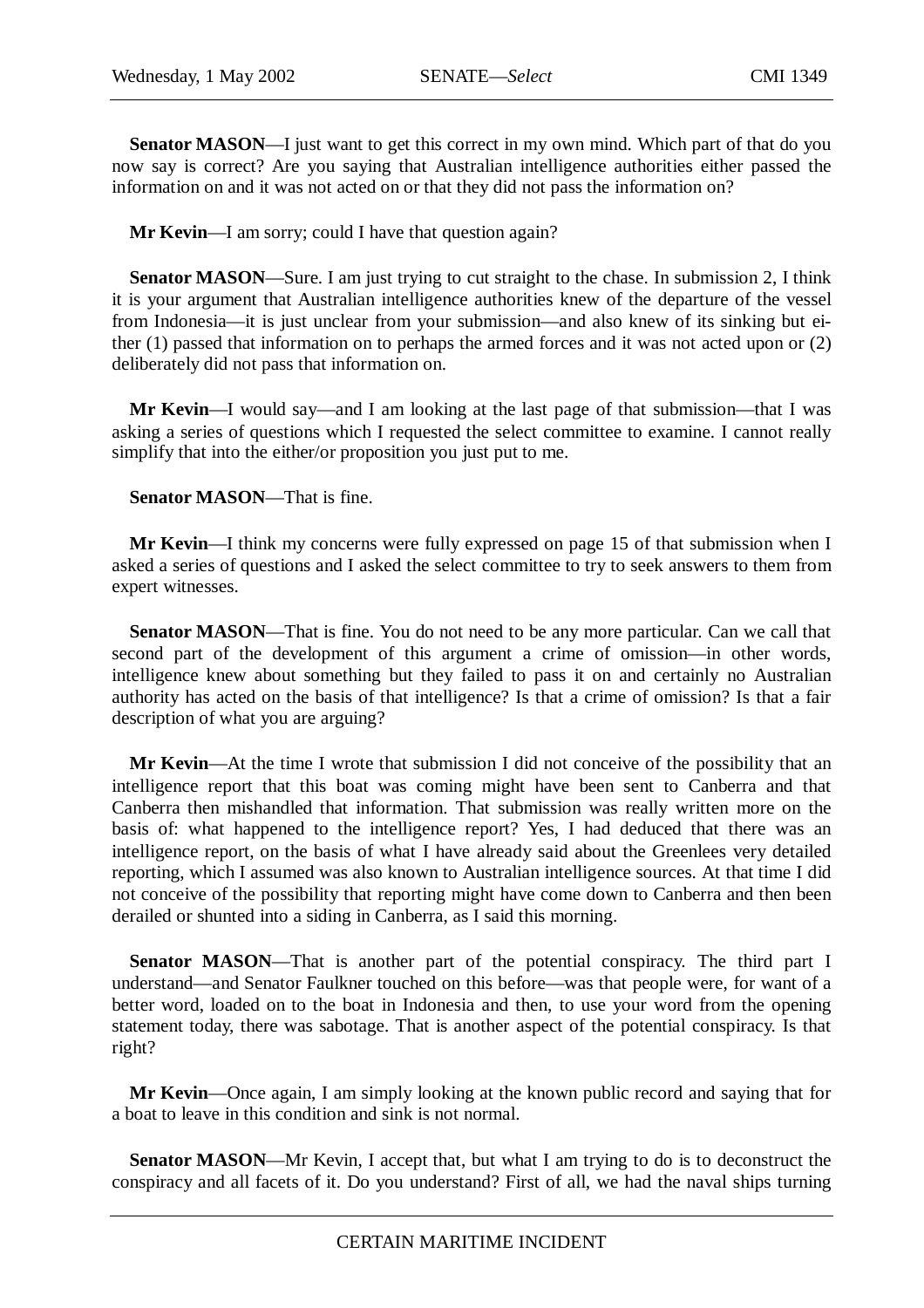up at the site of the sunk vessel. No-one says that is the case. Okay, we have finished with that—

**Mr Kevin**—We are happy that that has been proved.

**Senator MASON—Secondly, there are intelligence reports that are either not passed on or** not acted upon; and, thirdly and finally, we have an overloading, in a sense, of a boat and then, potentially, sabotage. And they are all parts of this conspiracy.

**Mr Kevin**—On your second point, we know now from committee testimony that the intelligence reports were passed on.

**Senator MASON**—That is fine.

**Mr Kevin**—That is no longer part of my 'hypothesis', if you like. I know that at some point intelligence reporting came down to Canberra.

**Senator MASON**—Sure, but it does not establish a conspiracy, does it?

**Mr Kevin**—I am not trying to establish a conspiracy; I am trying to establish the facts.

**Senator FERGUSON—What do you mean by the 'known public record'?** 

**Mr Kevin**—The authoritative journalism of the man who has just won a Walkley prize for best—

**Senator FERGUSON—Authoritative journalism—you keep talking about a Greenlees** report. What you are talking about is a Greenlees article in a newspaper; it is not a Greenlees report. When you talk about a report, you are talking about the sort of thing that we are going to deliver at the end of this. But you are talking about the Greenlees newspaper article, which you place all the weight of your theory on, don't you?

**Mr Kevin**—No, I place most of the weight of what I have said today on the public record of this committee.

**Senator FERGUSON**—But you have also talked about the Greenlees report—

**Senator BRANDIS**—What about Admiral Smith's testimony?

**Mr Kevin**—Admiral Smith's testimony is extremely important.

**CHAIR**—Greenlees might be a reporter or a journalist or a correspondent—

**Senator FERGUSON**—I do not think the Greenlees report is a public record; it is a newspaper report, a newspaper article.

**Mr Kevin**—It is investigative journalism; it just won the Walkley Award for the best Asia-Pacific coverage, and I respect the credibility of that journalism.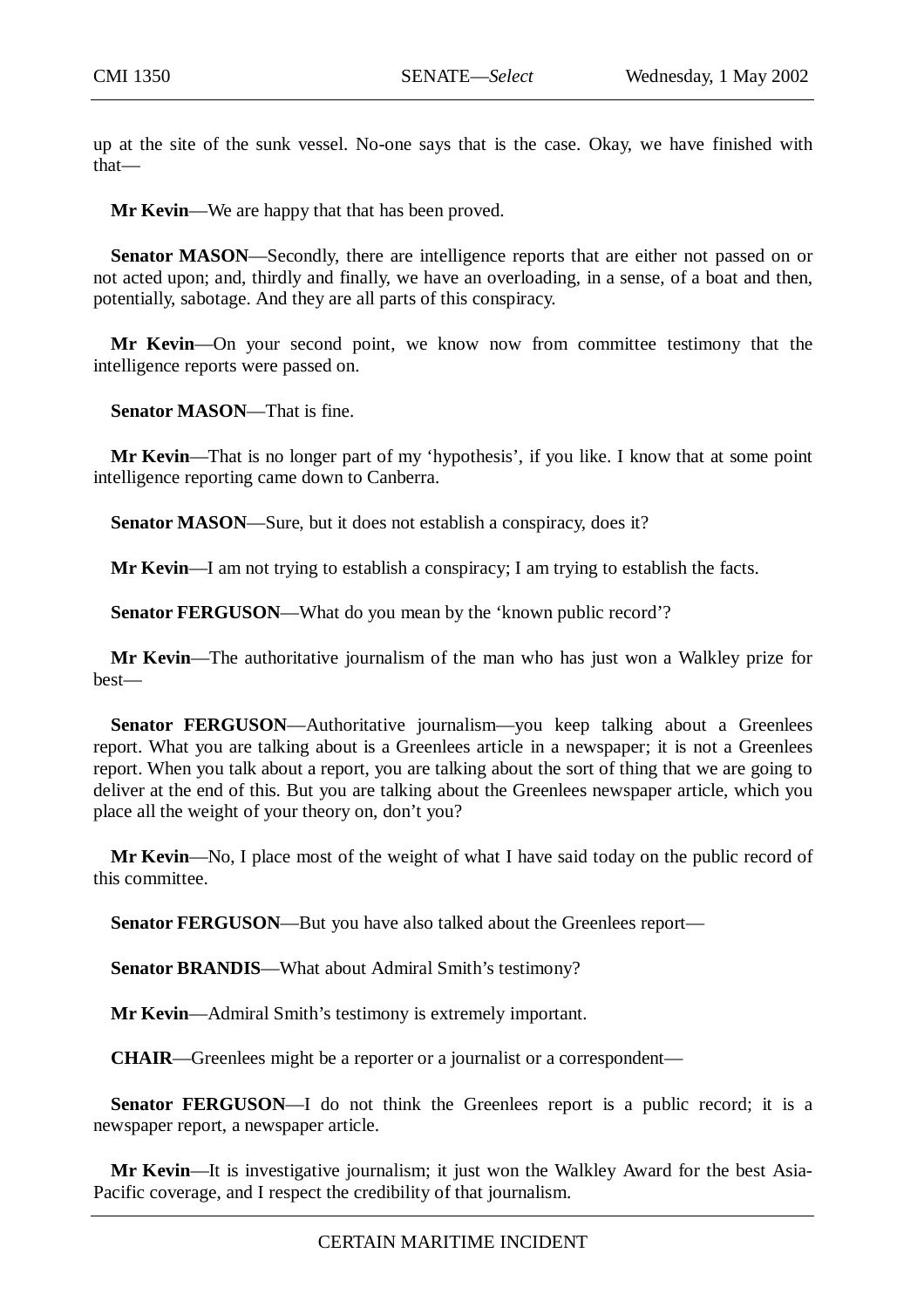**Senator FERGUSON**—It does not mean it is infallible, though, does it?

**Mr Kevin**—Nothing is infallible.

**Senator MASON**—Just to summarise where we are, Mr Kevin, I think that the two aspects of this left are: (1) we have in effect an intelligence report passed on, you have just said, which was not acted upon and (2) let us call it sabotage following the overloading of a boat. That is the second arm.

**Mr Kevin**—On the second arm, gross overloading to that degree, under armed duress, in itself I believe is an act of sabotage.

**Senator MASON—Do** you think the two arms of this hypothesis are linked in any way?

**Mr Kevin**—I do not know.

**Senator MASON—In a sense, all this argument comes together on page 3 of your opening** statement where you say:

There is clear public knowledge now from Australian official sources, that there was some Australian official foreknowledge of the circumstances that led to the deaths of these 353 human beings.

**Mr Kevin**—Yes.

**Senator MASON**—You go on:

This cries out for explanation and accountability.

What you are arguing is that there was some official foreknowledge of the circumstances. That is a direct reference in particular to page 2 of the letter from Senator Hill to Mr Crean regarding the Rescue Coordination Centre. Are you referring to that part in particular?

**Mr Kevin**—I was referring there more to Rear Admiral Smith's testimony where he said two things: firstly, on page 461 of *Hansard*:

... we had some information that a boat might have been being prepared in the vicinity of Sunda Strait but we had no real fixed information as to when it was going to sail.

So we establish from that that the Navy, Operation Relex, knew that a boat was being prepared in the Sunda Strait area but they did not yet know when it was going to sail. On page 676 of *Hansard*—we have now moved from 5 April to 11 April—we have a statement by Rear Admiral Smith:

They had advice from Coastwatch Canberra to say that the vessel believed to have sailed on or at the 19th—

of October—

for Christmas Island was overdue.

They had got that information from intelligence and it was sensitive information.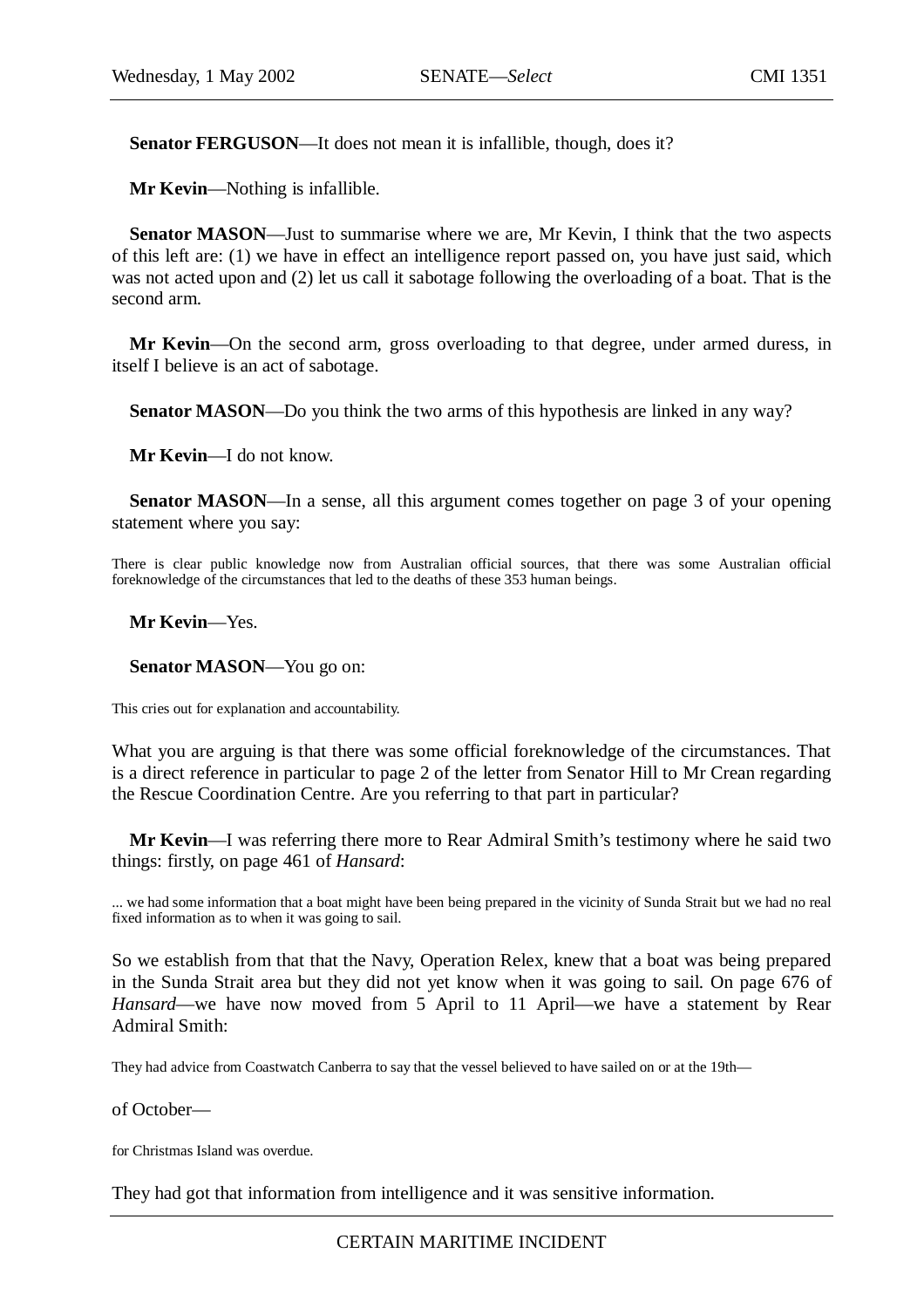**Senator MASON**—So you have the evidence from Rear Admiral Smith and Coastwatch.

**Mr Kevin**—So there I have the evidence that something definitely was known about this boat sailing at the time it did. I believe that supports the statement that there was some Australian official foreknowledge of the circumstances that led to the death of these people.

**Senator MASON—I** agree that those two bits of evidence from Rear Admiral Smith and Coastwatch seem to indicate that it is some evidence about the boat and the date of its departure.

**Mr Kevin**—Yes.

**Senator MASON**—So you say there was official foreknowledge of the circumstances that led to the deaths of these 353 human beings.

**Mr Kevin**—Yes.

**Senator MASON—So that is drawing a different bow. Foreknowledge of the boat and its** departure is not foreknowledge of the circumstances that led to the death of these people—it is a different issue.

**Mr Kevin**—I have not mentioned the activities of Kevin John Enniss to this point, but this is a good opportunity to do so. We have the reports of the Channel 9 *Sunday* program on the activities of Mr Enniss. We also have official testimony to the Senate Legal and Constitutional Legislation Committee on 19 February at pages 137 and 138. I think it is very important to know that the Australian Federal Police were aware that Mr Enniss was a people smuggler and they knew that he was engaged in people-smuggling because he was telling them what was going on.

I think it is also interesting and important to note that, in a subsequent article by Lindsay Murdoch—and this is on page 12 of my original submission—Enniss said that he was in a position to pass on to the Australian authorities information on 'when the boats were going, who arranged them and who was on them'. And, of course, it was important for the Australian authorities to know how many people were on the boat because they used that information to prepare reception and interception facilities for them. They needed to know whether 50, 100, 200 or 400 people were coming. So I think, once again, it is one of my reasonable inferences. It is reasonable to infer that, if there was intelligence reporting of when this boat left and from where this boat left, that also contained the information that there were over 400 people on it.

**Senator MASON—I** might yield to Senator Brandis who is itching to ask you a couple of questions.

**Senator BRANDIS**—I am itching to understand what are you saying Mr Kevin. You directed us to page 461 of *Hansard* of this committee where Rear Admiral Smith tells us:

... we—

that is the Navy—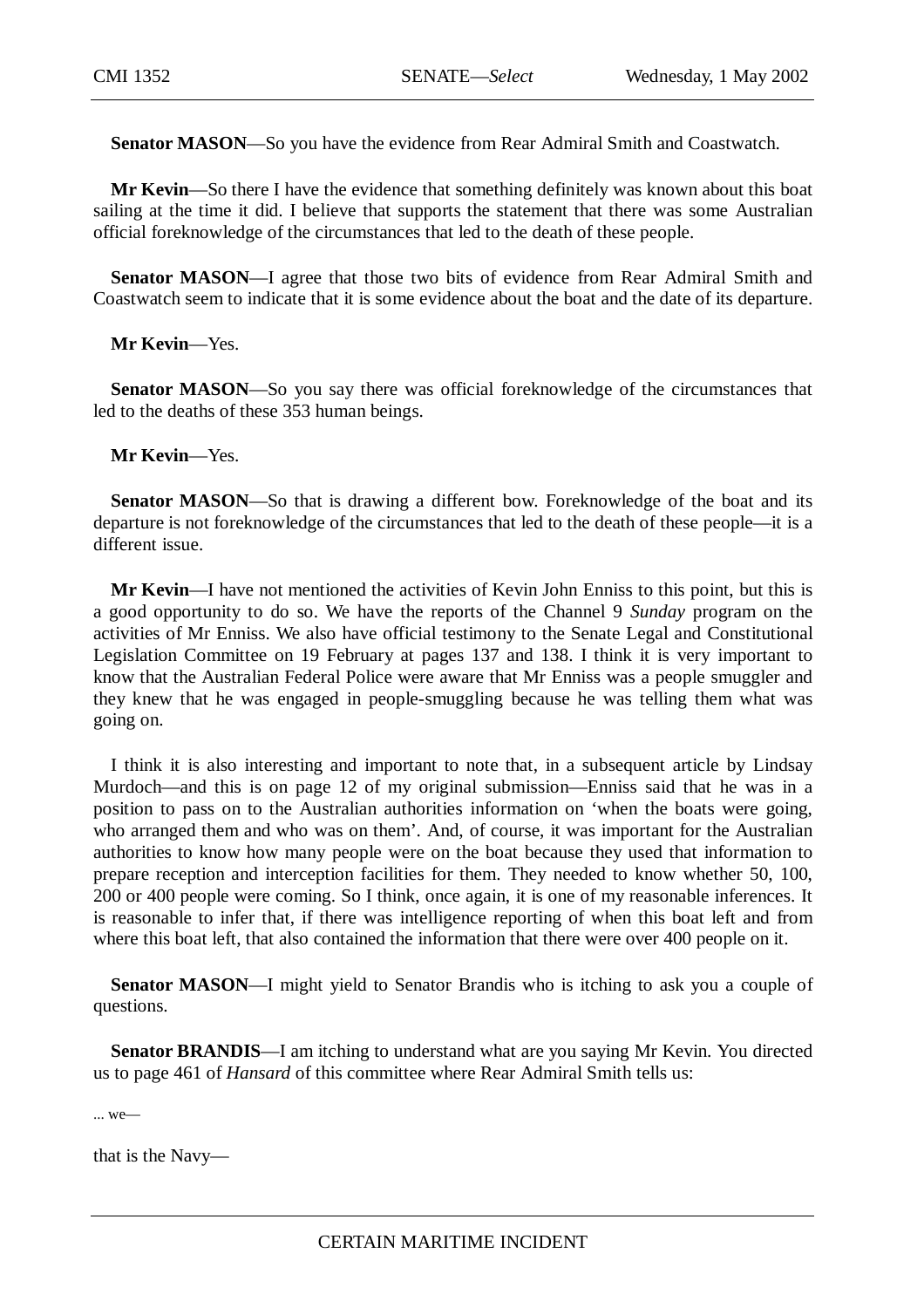had some information that a boat might have been being prepared in the vicinity of Sunda Strait but we had no real fixed information as to when it was going to sail.

**Mr Kevin**—Yes.

**Senator BRANDIS**—It goes on:

Indeed, the first time that the Navy knew that this vessel had sailed was when we were advised through the search and rescue organisation in Canberra that this vessel may have foundered in the vicinity of Sunda Strait. At that time our nearest ship was about 150 miles away. The reason it was so far away—

you did not read this—

was that we were not permitted to intercept or board vessels in Indonesian territorial waters. Indeed, our patrols were such that we were intercepting closer to our own territorial waters rather than to Indonesia so as not to create any tensions in those sorts of areas. That is the reason why there was no ship nearby. We were not in a position to do anything.

Now you have directed us to that bit of the *Hansard* or parts of what I have read to you. All I can get from this, Mr Kevin, is that you say, because at some unspecified point the Navy had some information that a boat might have been being prepared to sail, and that at some much later time the Navy received information that that ship had sunk within Indonesian territorial waters when there was no Australian ship closer than 150 miles away—and you point to no intermediate piece of knowledge received by any Australian authority—you gather from that the proposition, on page 3 of your statement today, there was some Australian official foreknowledge of the circumstances that led to the deaths of these 353 human beings. Mr Kevin, can you please tell me what fact—other than the knowledge that a boat might have been being prepared to sail—constitutes official Australian foreknowledge of the circumstances that led to the death of these 353 people? Not inference, not conjecture, what fact, if any—in addition to those to which you have already referred—can you point to?

**Mr Kevin**—That is a long question.

**Senator BRANDIS—That is a long preamble but a short question: what if any other fact can** you point to?

**Mr Kevin**—All of the facts I have already cited from *Hansard*, but I will go on offering more detailed references from *Hansard*. I am happy to go on doing that.

**Senator BRANDIS**—Sure. We have Rear Admiral Smith on page 461. That gets you nowhere, with respect. We have Rear Admiral Smith on page 676, which gets you nowhere.

**Mr Kevin**—Would you like me to answer the question, Senator?

Senator BRANDIS—Go on with any additional references.

**Mr Kevin**—I will.

**Senator BRANDIS**—Give us your best case, as it were—all the relevant facts you point to.

**Mr Kevin**—Senator, first of all, there is no basis for saying that it sank within Indonesian territorial waters. We do not know that.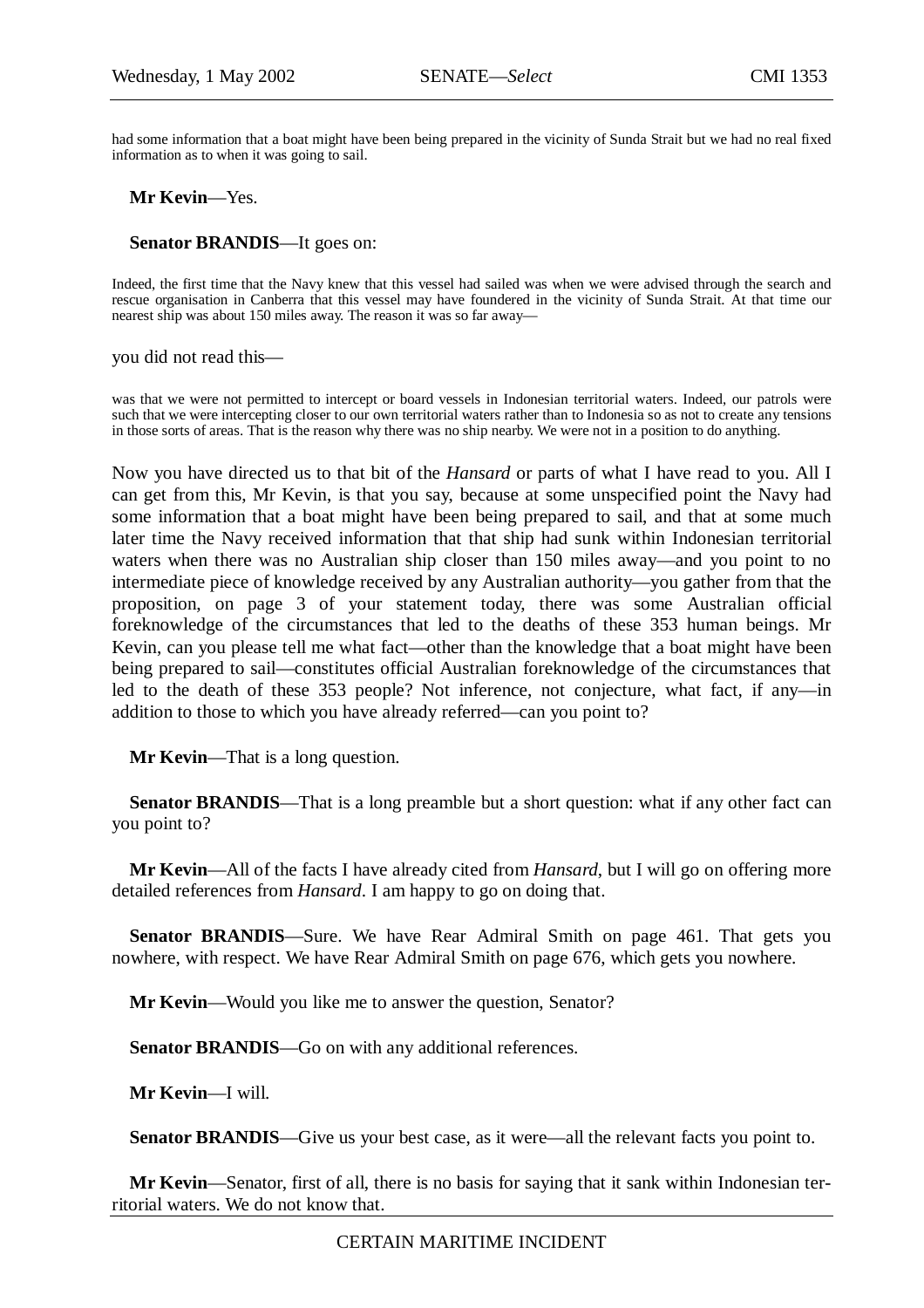**Senator BRANDIS**—That is Rear Admiral Smith's evidence.

**Mr Kevin**—He did not. He simply said that the reason our Navy ship was 150 miles away was that 'we were not permitted to intercept or board vessels in Indonesian territorial waters'. Indonesian territorial waters extend to 12 miles from the coast of Indonesia. Beyond that, you have a contiguous zone from 12 to 24 miles. Beyond that—

**Senator BRANDIS—That is as I read Rear Admiral Smith, but in any event where does that** get you, Mr Kevin, please?

**Mr Kevin**—That is the first statement by Rear Admiral Smith about what we knew, but there were other statements subsequently that made it more concrete.

**Senator BRANDIS**—What were they, please?

**Mr Kevin**—The key testimony is really on 11 April, pages 676 and 677.

**Senator BRANDIS**—Just point me to it, please.

**Senator FAULKNER—What page is this again?** 

**Mr Kevin**—Pages 676 and 677. If you go down to the third paragraph, it says:

In that particular instance, our nearest ship to where that boat sank was 150 miles away. We had no knowledge of the boat having sailed.

That is a little bit of a contradiction there to the statement that you previously read out to me, that we had some knowledge—

**Senator BRANDIS**—No, there is not. There is no contradiction at all, with respect. Rear Admiral Smith says at page 461:

... we had some information that a boat might have been being prepared in the vicinity of Sunda Strait but we had no real fixed information as to when it was going to sail. Indeed, the first time that the Navy knew that this vessel had sailed was when we were advised this vessel may have foundered ...

So that is not a contradiction at all; it is completely consistent, Mr Kevin.

**Mr Kevin**—It is not contradictory in terms of the integrity of Rear Admiral Smith's testimony but it is contradictory in terms of what I will go on to remind you of, which is that the first we were aware that this vessel had sailed from Indonesia was when we were contacted by the search and rescue organisation here in Canberra on 22 October when they advised us that this vessel was overdue and it was feared it had foundered in the Sunda Strait area. None of our surveillance that we had operating, aircraft or ships, had detected the vessel.

**Senator BRANDIS—What is that inconsistent with, please?** 

**Mr Kevin**—I will go on, if I may. Senator Bartlett then asked how Search and Rescue knew it was overdue if they did not know it had left. Rear Admiral Smith replied: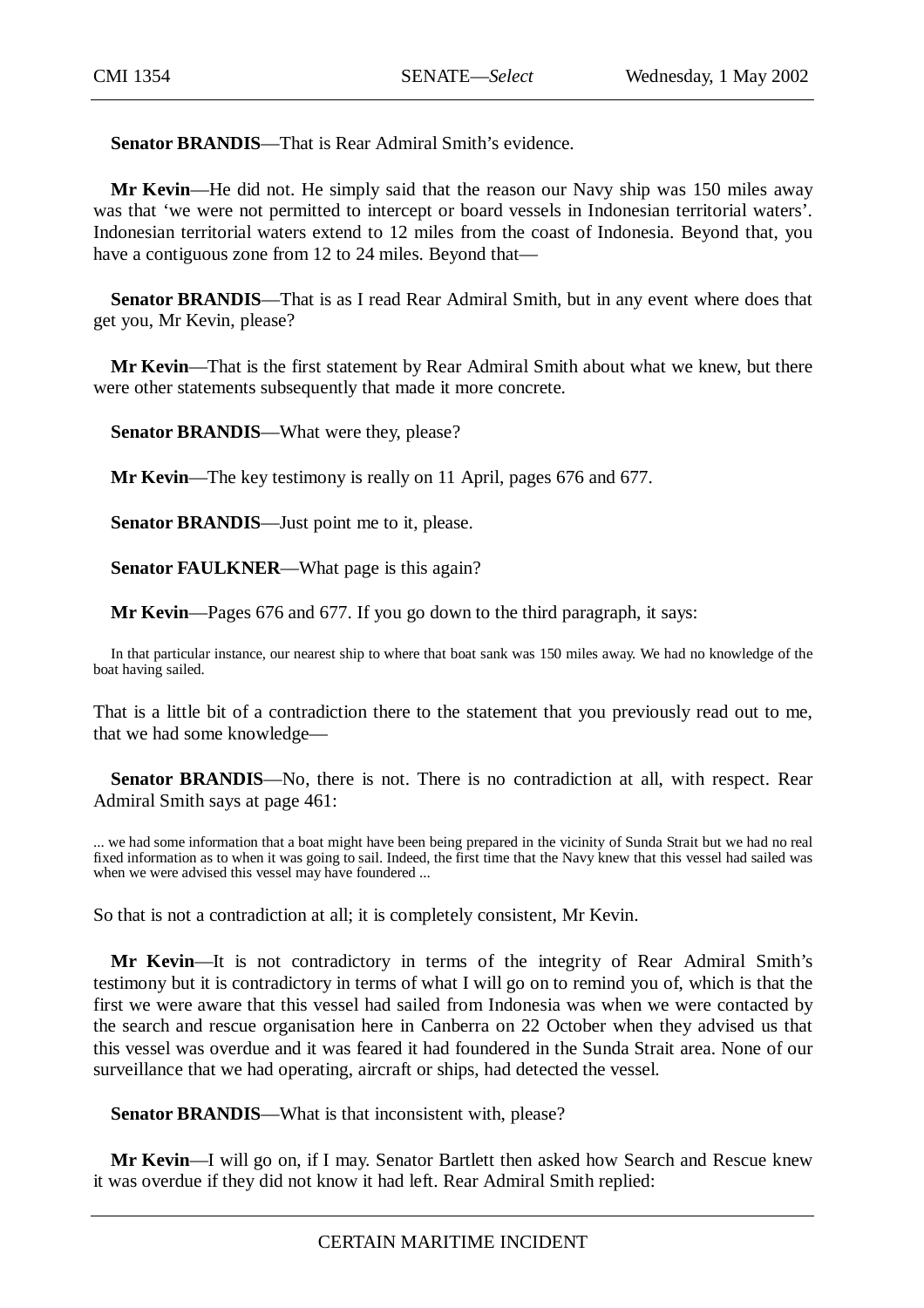They had advice from Coastwatch Canberra to say that the vessel believed to have sailed on or at the 19th for Christmas Island was overdue. Where they got that information from is a bit sensitive, I think; it is intelligence.

That is the key question. It is there in black and white that Coastwatch had advice—Rear Admiral Smith indicates intelligence advice—that the vessel believed to have sailed on or at the 19th for Christmas Island was overdue.

**Senator FAULKNER—It** is an important question but I do not know whether it is a key question. Three hours ago we were at the point, or I was at the point, of canvassing with you the possibility of clearly establishing with Coastwatch and the RCC or AMSA about some of those details. We are actually going to have an opportunity to question an official from AMSA at the conclusion of your evidence. It is fair to say that the timing of the advice to Coastwatch is unknown. The point that you make, and I think it is a valid point, is that you are not aware, and I do not think any of the committee members at this stage are aware, of how the process works between Coastwatch and AMSA in this particular instance. Beyond that, we are now starting to go round in ever decreasing circles, aren't we?

**Senator BRANDIS**—I think the point that perhaps in different ways Senator Faulkner, Senator Mason and I have been at pains to make to you, Mr Kevin, is that, torture this testimony from Admiral Smith as you will, it does not seem to support the proposition that you advanced in your statement this morning that it is clear that there was some official Australian foreknowledge of the circumstances that led to the deaths. There is an innuendo, wouldn't you accept, in what you said this morning of some Australian culpability or responsibility for those deaths? That is the innuendo you make. You do not come out and say that; you are willing to wound but afraid to strike. But that is the innuendo, isn't it?

**Mr Kevin**—I do not want to wound anybody and I did not come here to make innuendos. I came here to point out inconsistencies in the public record.

**Senator BRANDIS**—Do you or do you not say that there was any level of Australian culpability in those deaths?

**Mr Kevin**—I say that it is for your committee to find out.

**Senator BRANDIS**—What do you say?

**Mr Kevin**—I say it is for your committee to find out.

**Senator BRANDIS—You** have raised the issue and then said, 'I believe that the public record as it now stands would cast a serious slur on the honour and competency of our Navy and the ADF generally.' You, with respect, Sir, have cast the slur. Do you or don't you say that there was some Australian culpability for these deaths?

**Mr Kevin**—With respect, Sir, I say that your committee has the power to call official witnesses under oath to find out the truth on these disturbing discrepancies in the public record.

**Senator FAULKNER**—You are entitled, Mr Kevin, in answer to Senator Brandis in this case but to any committee member, to say that you do not know. That is a perfectly reasonable answer. There are questions asked to which you do not know the answer.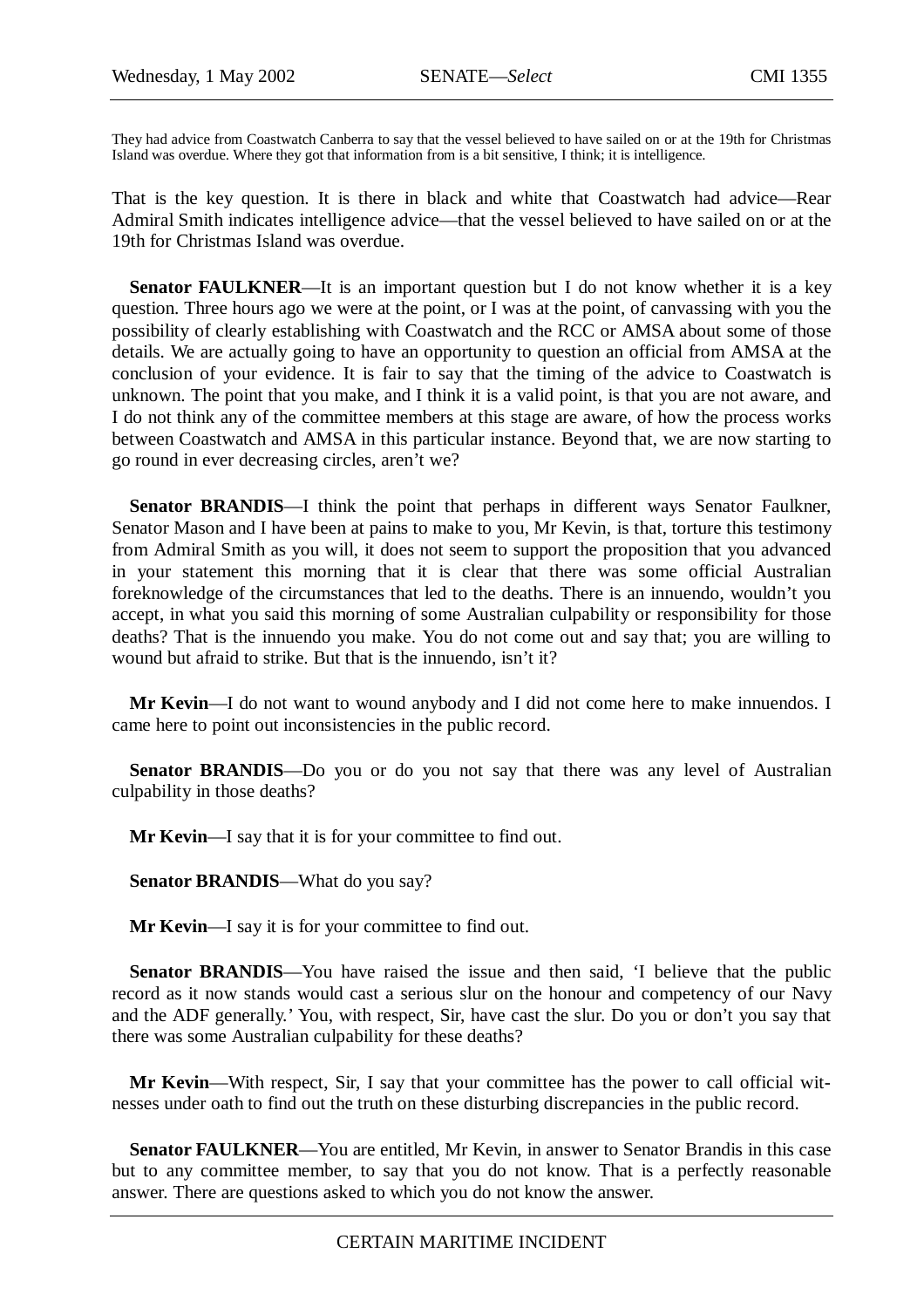**Mr Kevin**—Yes, and I said I did not know a moment ago.

**Senator BRANDIS**—So you do not make that allegation.

**Mr Kevin**—Senator, I am not here to make allegations; I am here to bring to your committee's attention discrepancies in the public record of what Australia knew about this boat and what it did with the information. A system of intelligence, surveillance and interception that worked very well in the case of every other SIEV boat that was coming down in this period failed to work in this case and 350 people died.

**Senator BRANDIS—Do** I understand you to be telling me that you do not allege any Australian culpability in these deaths?

**Mr Kevin**—I am not here to allege; I am here to bring discrepancies on the public record regarding the Australian system of information and command to your attention, for your committee to do what you wish to do with it.

**Senator BRANDIS**—Perhaps Senator Faulkner, Senator Mason and I are all stupid, but it is not apparent to us that there are such discrepancies in the public record.

**Senator FAULKNER**—I wish you would not include me in that group.

Senator BRANDIS—In any event, Mr Kevin, you do not suggest there is a culpability. Is that what I take from your evidence? At the end of the day, you do not make an allegation to that effect.

**Mr Kevin**—Senator, I am not in a position to say whether there is culpability or not. It is for your committee to find this out.

**Senator BRANDIS—And it is for you, is it, to leave the slur on the honour and competency** of the Navy and the ADF on the basis of no evidence at all?

**Mr Kevin**—No, it is for me to say that this public record shows that the information in the command system was not working as it should have been in this very important case and 353 people died.

**Senator FAULKNER—In fact, just following on from that question from Senator Brandis,** as I understood your evidence, Mr Kevin, you have made absolutely clear to us that you accept that Navy did not know until the 22nd of that month.

**Mr Kevin**—I do. I accept that.

**Senator FAULKNER**—You do accept that. I am just following through from Senator Brandis's question about the RAN and the ADF. It seems to me that we are still at the point that we were more than three hours ago. I am pleased that you have identified what were questions in the committee's mind. There are some process issues that need to be directed to Coastwatch, the RCC and possibly to other agencies. That really, at the end of the day, is what you are saying to us, is it not?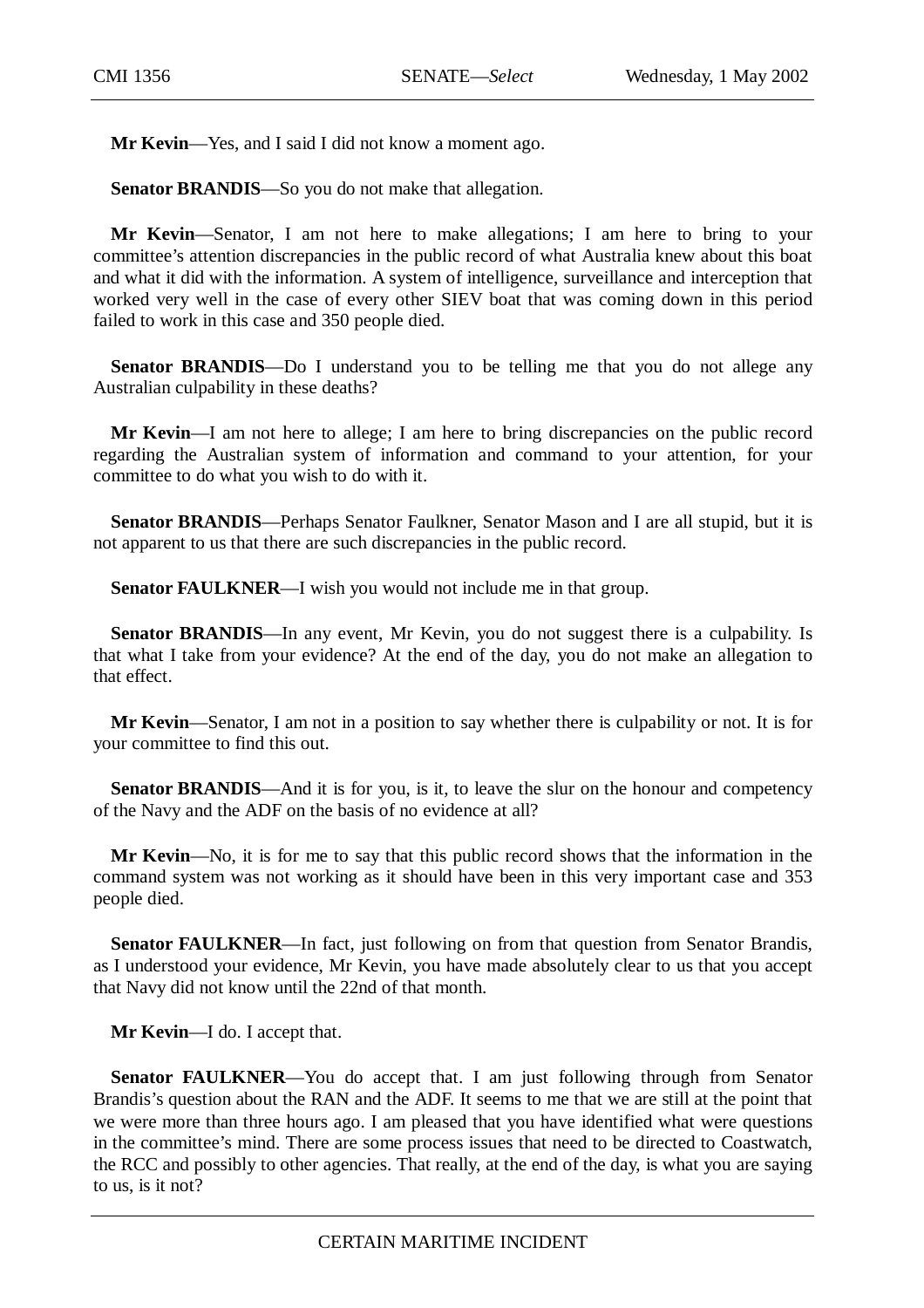**Senator MASON**—Sorry, Mr Kevin, but I am trying to elicit the other issue, Senator Faulkner—what we might call the 'sabotage' issue. That is the other part.

**Senator FAULKNER**—I raised that because—in my view—it was new, Senator Mason.

**Senator MASON**—Indeed.

**Senator FAULKNER**—That was raised in Mr Kevin's opening statement. You would recall that, as I questioned Mr Kevin about it, I did ask him at the end of that line of questioning whether he was suggesting that possibly there was any Australian involvement from Australian agencies, be it direct or indirect, in such sabotage. Like you, I accept that is a very serious issue.

**Senator MASON—My point was that it was also raised in submission 2A to the committee.** 

**Senator FAULKNER**—Yes.

**Senator MASON—It** was also in the opening statement. So it is not that new. The thesis is evolving.

**Senator BRANDIS—Mr** Kevin, are you satisfied now that you have placed before the committee—or referred to the committee—every piece of evidence upon which you rely for the statement to which I have directed you in your opening statement, that is, the statement about Australian official foreknowledge? I do not want to be accused of cutting you off. If there is another piece of evidence beyond that to which you have referred Senator Faulkner, Senator Mason and me, let us have it now please.

**Senator FAULKNER—With respect, Senator Brandis, that is precisely the question I asked** Mr Kevin before the luncheon adjournment, as you are aware.

Senator BRANDIS—I know that, but these allegations have now been remade. Out of abundant caution, I just want to make sure that Mr Kevin does not have the opportunity to go away from this committee and say, 'Well, there is other material I did not have the opportunity to give to the committee.'

**Senator FAULKNER—That is what the committee was saying before lunch, to be honest.** 

**Senator BRANDIS—Is there anything else? Do you have anything else, Mr Kevin?** 

**Mr Kevin**—Senator, I continue to have difficulty with the word 'allegations'. I do not think that describes my testimony today and I do not accept it as a description. What I am pointing you and your fellow members of the committee to are evident inconsistencies and discrepancies in the record of what was done with information in Canberra about this boat. I think there is a basis for the committee, in terms of the safety of life at sea obligation on Operation Relex and the border protection system, to take this further. That is all I am saying.

**Senator BRANDIS**—Is there any other piece of evidence to which you wish to direct us?

**Mr Kevin**—No.